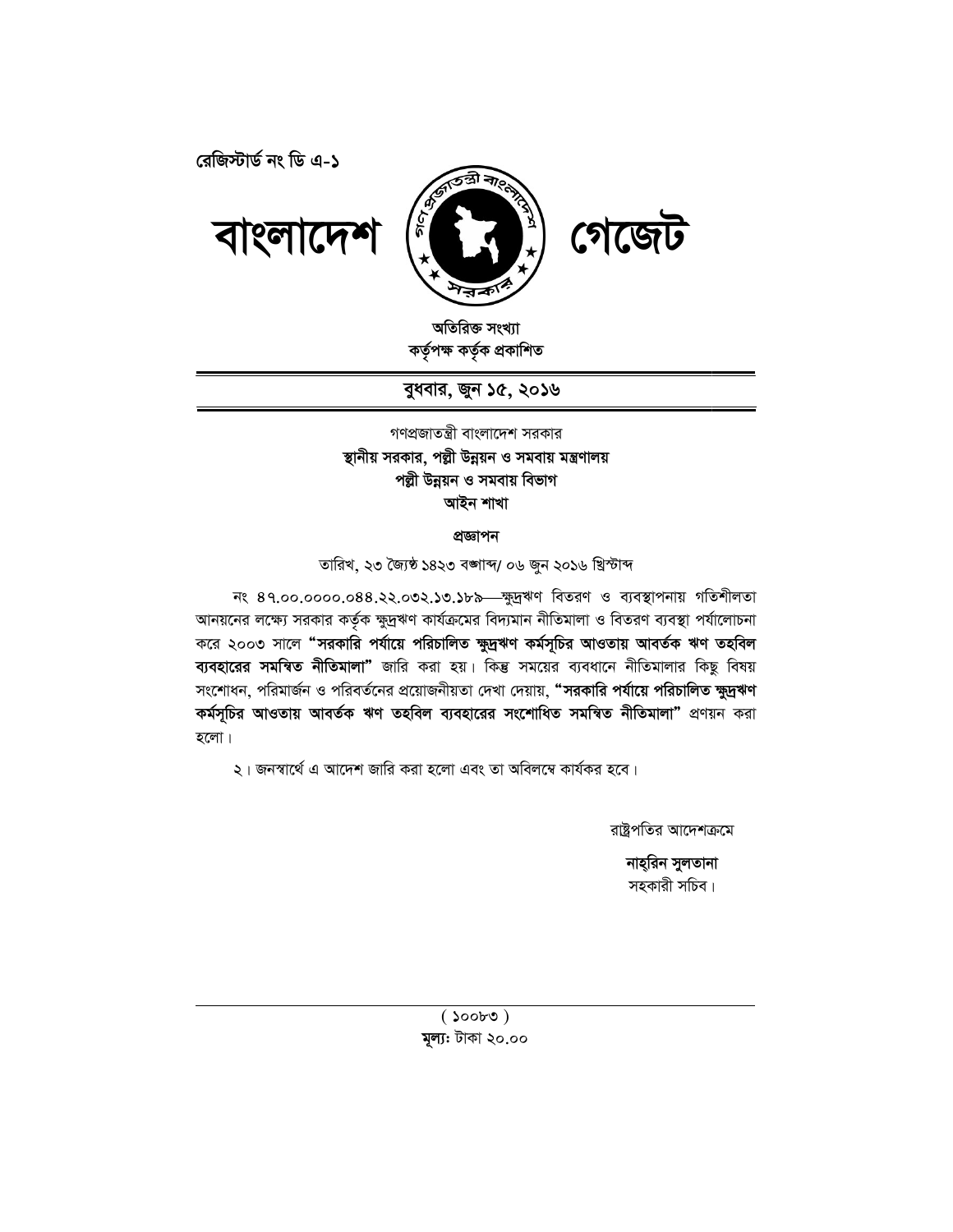# সরকারি পর্যায়ে পরিচালিত ক্ষুদ্রঋণ কর্মসূচির আওতায় আবর্তক ঋণ তহবিল ব্যবহারের সংশোধিত সমন্বিত নীতিমালা ।

## ভূমিকা

১.১ ক্ষুদ্রঋণ কর্মসূচি বাংলাদেশের বিপুল সংখ্যক দরিদ্র জনগোষ্ঠীর মজুরিভিত্তিক কর্মসংস্থানের পরিবর্তে অধিকতর মর্যাদাশীল বিকল্প স্ব-কর্মসংস্থানের সুযোগ সম্প্রসারণ এবং আয় উপার্জন বৃদ্ধির ক্ষেত্রে ব্যাপক অবদান রেখে চলেছে। বর্তমানে দেশের অন্যুন ১৪টি মন্ত্রণালয় এবং উহাদের অধীনস্থ বিভিন্ন আধাসরকারি, স্বায়ত্তশাসিত এবং এডিপিভুক্ত কিছু সংখ্যক উন্নয়ন প্রকল্প, রাষ্ট্রায়ত্ত বাণিজ্যিক ও বিশেষায়িত ব্যাংক এবং বিপুল সংখ্যক বেসরকারি সংস্থা ও সমবায় সমিতি ক্ষুদ্রঋণ কার্যক্রমের সাথে সংশ্লিষ্ট রয়েছে।

১.২ ক্ষুদ্রঋণ বিতরণ ও ব্যবস্থাপনায় গতিশীলতা আনয়নের লক্ষ্যে সরকার কর্তৃক ক্ষুদ্রঋণ কাৰ্যক্ৰমের বিদ্যমান নীতিমালা ও বিতরণ ব্যবস্থা পর্যালোচনা করে **২০০৩ সালে একটি সমন্বিত** নীতিমালা জারি করা হয়। কিন্তু সময়ের ব্যবধানে নীতিমালার কিছু বিষয় সংশোধন, পরিমার্জন ও পরিবর্তনের প্রয়োজনীয়তা দেখা দেয়ায় এ নীতিমালা সংশোধনের উদ্যোগ নেয়া হয়েছে।

বিভিন্ন রাষ্ট্রায়ত ও বিশেষায়িত ব্যাংক, সরকারি সংস্থা এবং এডিপিভ়ক্ত প্রকল্পের মাধ্যমে পরিচালিত বিদ্যমান ক্ষুদ্রঋণ কর্মসূচিসমূহে বণ্টন ও ব্যবহারে দ্বৈততা, সুদের হার ও শর্তাদির বিভিন্নতা, শর্ত নির্ধারণে সমন্বয়হীনতা এবং **অধিক্রমণের হার অনেকাংশে কমে আসলেও কিছু** অসামঞ্জস্য এখনও বিদ্যমান। গ্রামীণ ও কৃষিভিত্তিক অর্থনীতিতে পণ্যের বহুমুখিতা আনয়নে ক্ষদ্রঋণ কার্যক্রমের ভূমিকাকে শক্তিশালীকরণ এবং ক্ষুদ্র উদ্যোক্তা সৃষ্টির মাধ্যমে দেশের সার্বিক দারিদ্র্য বিমোচনে ক্ষুদ্রঋণ কার্যক্রমকে অর্থবহ করতে সমন্বিত নীতিমালার অপরিহার্যতা অনুভূত হয় । সে লক্ষ্যে ক্ষুদ্রঋণ কর্মসূচির আওতায় আবর্তক ঋণ তহবিলের সুশৃংখল গঠন, পরিচালনার ক্ষেত্রে বৈষম্য নিরসন, বিতরণে অধিকতর স্বচ্ছতা আনয়ন, ক্ষুদ্রঋণ ব্যবহারের ফলপ্রসূ সম্প্রসারণ, সুদের হার নির্ধারণে দাতা গ্রহীতার স্বার্থ সংরক্ষণ, পরিবীক্ষণ নিরীক্ষাকে যুক্তিসংগতকরণ এবং সর্বোপরি অব্যাহত মল্যায়নের মাধ্যমে পদ্ধতি প্রক্রিয়াকে সরলীকরণের লক্ষ্যে যৌক্তিক, প্রয়োজনীয় ও সমীচীন বিবেচনা করে জনস্বার্থে সরকার নিম্নরূপ **সংশোধিত সমন্বিত নীতিমালা প্রণয়ন করেছে।** 

### ০২। সাধারণ নীতি

২.১ বার্ষিক উন্নয়ন কর্মসূচিভুক্ত প্রকল্পে উন্নয়ন খাত থেকে ক্ষুদ্রঋণ পরিচালনার জন্য আবর্তক ঋণ তহবিল বরাদ্দের পরিবর্তে মন্ত্রণালয় ও উহার অধীনস্থ প্রতিষ্ঠানসমূহের সামর্থ্য, বিগত বৎসরের পরিচালন দক্ষতা, নিরীক্ষা প্রতিবেদন ও বাস্তবানুগ চাহিদা পর্যালোচনা করে প্রতি বৎসর জাতীয় বাজেটের রাজস্ব খাত থেকে সম্পদের প্রাপ্যতার ভিত্তিতে মন্ত্রণালয়/সংস্থার অনুকলে বিশেষ ঋণ তহবিল বরাদ্দ দেয়া হবে।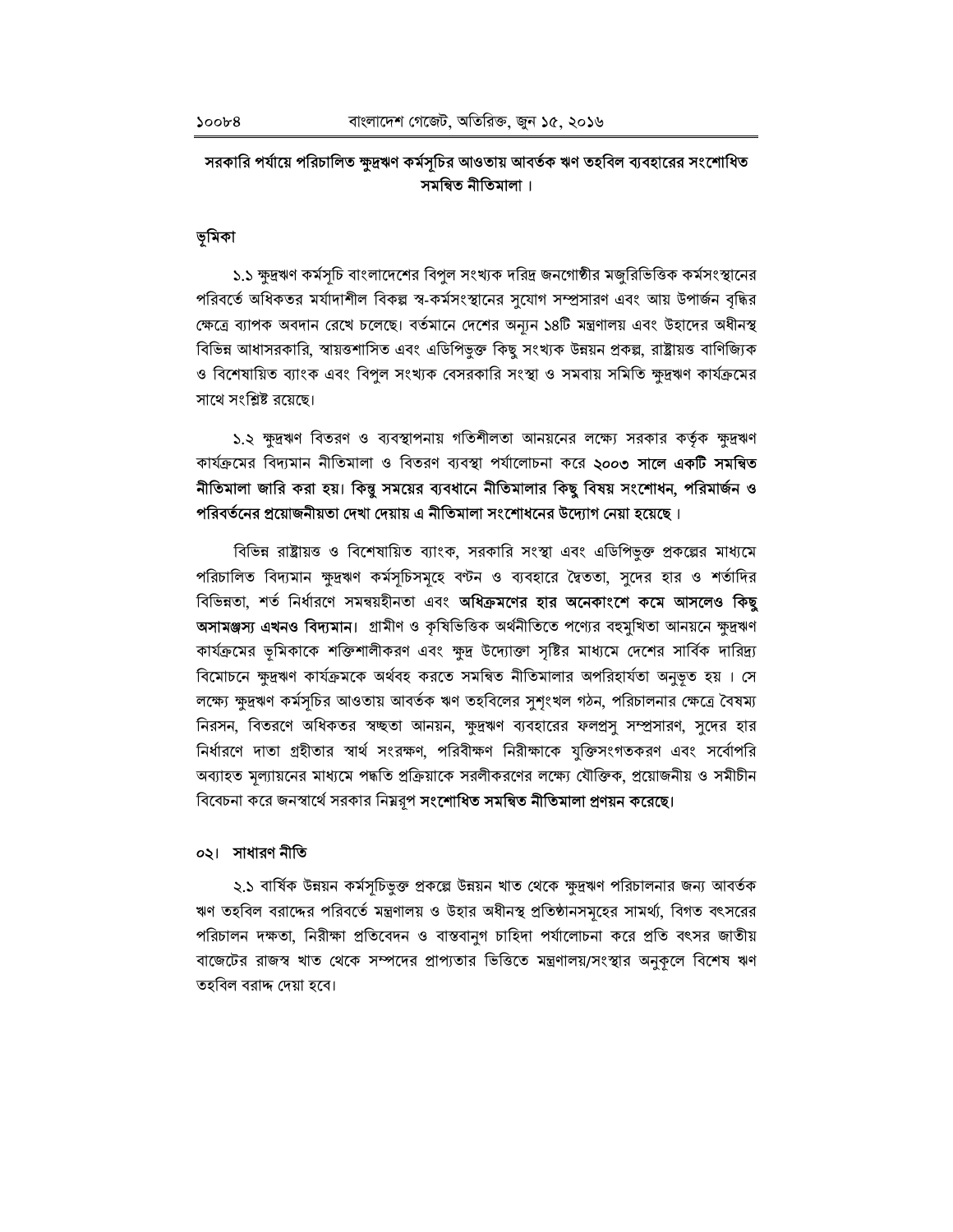২.২ বিদেশী সাহায্যপুষ্ট উন্নয়ন প্রকল্পের ক্ষেত্রে দাতা সংস্থার সাথে সম্পাদিত চুক্তি অনুযায়ী ক্ষুদ্রঋণ বাবদ আবর্তক ঋণ তহবিলের সংস্থান রাখা যাবে এবং প্রকল্প দলিলে বর্ণিত পদ্ধতি অনুযায়ী উক্ত কাৰ্যক্ৰম পরিচালিত হবে।

২.৩ ৮.১ অনুচ্ছেদে বর্ণিত উৎসাহপ্রদ (Incentive) সুবিধা দান ব্যতিরেকে একটি ঋণ সম্পূর্ণ পরিশোধের পরপরই কেবল অপর একটি ঋণ দেয়া যাবে। লক্ষ্য রাখতে হবে, নির্দিষ্ট মেয়াদের পূর্বে ক্ষুদ্রঋণ গ্রহীতারা যাতে নতুন ঋণ নিয়ে পুরনো ঋণ পরিশোধ না করে, কেননা এতে ঋণভার গ্রহীতার গ্রহণযোগ্য সীমা অতিক্রম করতে পারে।

২.৪ বর্ণিত ক্ষুদ্রঋণ পরিচালনার লক্ষ্যে আবর্তক ঋণ তহবিল ব্যবহারের জন্য রাজস্ব খাতে নতুন কোন পদ সৃজন বা লোকবল নিয়োগ করা যাবে না। তবে রাজস্ব বাজেটের আওতাভুক্ত যে সকল প্রতিষ্ঠান এলোকেশন অব বিজনেস অনুসারে দারিদ্র বিমোচন কর্মসূচির সাথে সরাসরি সম্পৃক্ত, সে সকল প্রতিষ্ঠান কোনরূপ নতুন জনবলের পদ সৃজন ব্যতিরেকে কর্মসূচিতে বর্ণিত পদ্ধতি অনুযায়ী নিজস্ব জনবল দিয়ে ক্ষুদ্রঋণ কার্যক্রম পরিচালনা অব্যাহত রাখবে।

২.৫ রাজস্ব বাজেটের আওতায় বরাদ্দকৃত আবর্তক তহবিল মঞ্জুরীপ্রাপ্ত মন্ত্রণালয়/বিভাগের নিজস্ব প্রশাসনিক নেটওয়ার্ক কিংবা লোকবলের অভাবে, প্রযোজ্যক্ষেত্রে যোগ্য বেসরকারি সংগঠন, ব্যাংক কিংবা সক্ষম অনুরূপ কোন প্রতিষ্ঠানের মাধ্যমে ক্ষুদ্রঋণ কার্যক্রম পরিচালনার দায়িত্ব অর্পণ করতে পারবে। প্রয়োজনে এ সকল মন্ত্রণালয়/বিভাগ যে সকল মন্ত্রণালয়ের মাঠ পর্যায়ে অভিজ্ঞ জনবল রয়েছে তাদের মাধ্যমেও ঋণ বিতরণ কর্মসূচি বাস্তবায়ন করতে পারবে। মন্ত্রণালয়/বিভাগের জনবল সাধারণভাবে ক্ষুদ্রঋণ বিতরণে সম্পৃক্ত না হয়ে প্রধানতঃ পর্যবেক্ষণ, মূল্যায়ন পরিবীক্ষণ ও নিরীক্ষণে সম্পৃক্ত হবেন।

২.৬ ক্ষুদ্রঋণ ব্যবহারে সফল ও পরিচালন সক্ষমতা অর্জনকারী উন্নয়ন প্রকল্পসমূহ প্রকল্প মেয়াদ শেষে বেসরকারি সংস্থার অনুরূপ সম্পূর্ণ সরকারি দায়মুক্তভাবে সংশ্লিষ্ট মন্ত্রণালয়ের আওতায় অথবা স্বতন্ত্র বিধিবদ্ধ সংস্থা হিসেবে নিজস্ব ব্যবস্থাপনায় সরকারের অনুমতিক্রমে কার্যক্রম অব্যাহত রাখতে পারবে। এছাড়া প্রয়োজনে সরকার এই কর্মসূচি রাজস্ব বাজেটের আওতাভুক্ত করতে পারবে এবং প্রচলিত পদ্ধতি অনুযায়ী প্রকল্পের কর্মরত অথবা প্রযোজ্য ক্ষেত্রে অত্যাবশ্যকীয় বিবেচিত হলে নতুন জনবল সম্পর্কে সরকার পরীক্ষা-নিরীক্ষার পর সিদ্ধান্ত গ্রহণ করবে।

২.৭ চলমান উন্নয়ন প্রকল্পসমূহে বিনিয়োজিত আবর্তক ঋণ তহবিলের ব্যবহার প্রকল্প মেয়াদকালীন পৰ্যন্ত প্ৰকল্প দলিলে বৰ্ণিত শৰ্ত মোতাবেক পরিচালিত হবে। প্ৰকল্প মেয়াদ শেষে বণ্টিত আবৰ্তক তহবিল ও কৰ্মরত জনবল ২.৬ অনুচ্ছেদে বৰ্ণিত বিধান অনুযায়ী পরিচালিত হবে অথবা সরকার কর্তৃক কেইস বাই কেইস সিদ্ধান্তের ভিত্তিতে পরবর্তী ব্যবস্থা গৃহীত হবে।

২.৮ স্ব-কর্মসংস্থানে সফল ক্ষুদ্রঋণ ব্যবহারকারীদের মধ্যে উপযুক্ত ও আগ্রহী ঋণ গ্রহীতাকে ক্ষুদ্রশিল্প উদ্যোক্তা হিসেবে প্রতিষ্ঠাদানে সর্বপ্রকার সহায়তা ও সমর্থন প্রদানের ব্যবস্থা নেয়া হবে।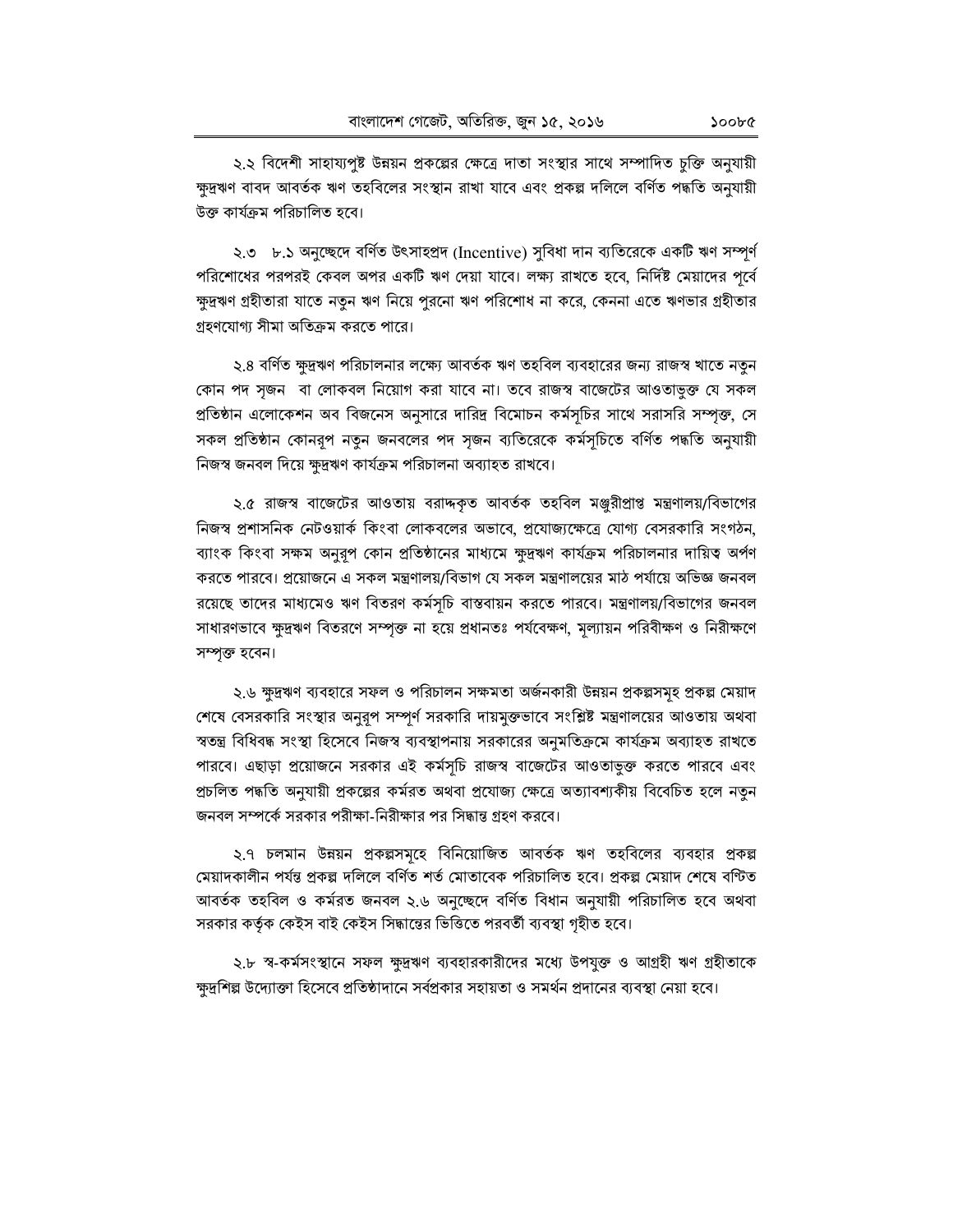২.৯ সরকারি প্রতিষ্ঠান, রাষ্ট্রায়ত্ত বাণিজ্যিক ও রাষ্ট্রনিয়ন্ত্রিত বিশেষায়িত ব্যাংক এবং ক্ষুদ্রঋণ বিতরণে নিয়োজিত এনজিওসমৃহের মধ্যে বৃহত্তম সমঝোতা স্থাপন ও প্রত্যেকের সঙ্গে সহযোগীর ভূমিকা পালনের উপর গুরুত্ব দেয়া হবে।

২.১০ ক্ষুদ্রঋণ গ্রহীতাদের দুর্যোগ মোকাবিলায় সক্ষমতা বৃদ্ধির জন্য বীমা ও দুর্যোগকালীন ঋণের ব্যবস্থা গ্রহণ করা হবে।

## ০৩। নীতিমালার আওতা

৩.১। দরিদ্র ও বেকার জনগণের আয়বর্ধক স্ব-কর্মসংস্থানের নিমিত্ত স্বল্প সময়ের জন্য ব্যক্তি/সমিতি/দল পর্যায়ে জামানতবিহীন ও এককালীন প্রদেয় অর্থ ক্ষুদ্রঋণ হিসেবে গণ্য হবে এবং এই নীতিমালার আওতায় আসবে। ঋণের অর্থ ঋণগ্রহীতারা স্বাধীন ইচ্ছামাফিক যে-কোন আইনগত প্রত্যক্ষ্য পরোক্ষ আয়বর্ধনমূলক কাজে বিনিয়োগ করতে পারবে। দরিদ্র ও বেকার জনগণের আয়বর্ধক ও স্ব-কর্মসংস্থানের নিমিত্তে পুনঃতফসিল ব্যতিরেকে অনধিক দুই বৎসর মেয়াদের জন্য ব্যক্তি পর্যায়ে জামানতবিহীন ও এককালীন প্ৰথম পৰ্যায়ে সৰ্বোচ্চ ২০,০০০/- থেকে পৰ্যায়ক্ৰমে সৰ্বোচ্চ ১,৫০,০০০/-টাকা এবং দল ও সমিতি পর্যায়ে জামানতবিহীন ১,৫০,০০০/- থেকে ১০,০০,০০০/- টাকা পর্যন্ত প্রদেয় অর্থ ক্ষুদ্রঋণ হিসেবে গণ্য হবে। ব্যক্তি পর্যায়ে ক্ষুদ্র উদ্যোক্তাদেরকে **২,০০,০০০/- টাকা থেকে** পর্যায়ক্রমে ৫,০০,০০০/- টাকা পর্যন্ত ঋণ প্রদান করা যাবে। সাধারণভাবে ঋণ পরিশোধের মেয়াদ হবে ০১ (এক) বৎসর। তবে ঋণের ব্যবহার ও কর্মকাড বিবেচনায় উচ্চতর অংকের ঋণ গ্রহীতাদের কিস্তিতে ঋণ পরিশোধের মেয়াদ ঋণ বিতরণকারী সংস্থার বিশেষ বিবেচনায় ৩ (তিন) বৎসর পর্যন্ত বর্ধিত করার সুযোগ থাকবে।

৩.২ সাধারণভাবে The Foreign Donations (Voluntary Activities) Regulation Ordinance, 1978 অনুসারে এনজিও বিষয়ক ব্যুরোতে নিবন্ধিত বেসরকারি সংস্থা এবং গ্রামীণ ব্যাংক পরিচালিত ক্ষুদ্রঋণ কার্যক্রম এই নীতিমালার আওতায় আসবে না, তবে রাজস্ব খাতের আবর্তক ঋণ তহবিল বণ্টনের জন্য চুক্তিবদ্ধ বেসরকারি নিবন্ধিত প্রতিষ্ঠানসমূহ সম্পাদিত সমঝোতামূলে এই নীতিমালা অনুসরণে বাধ্য থাকবে।

৩.৩ সরকার প্রশাসনিক প্রয়োজনে নির্বাহী আদেশবলে এই নীতিমালা প্রয়োগের আওতা সংকৃচিত বা সম্প্রসারিত করতে পারবে।

# ০৪। বার্ষিক সম্মেলন, পূর্ববর্তী বছরের কার্যক্রম মূল্যায়ন এবং পরবর্তী বছরের ঋণ পরিকল্পনা প্রণয়ন

৪.১ রাজস্ব খাত থেকে আবর্তক তহবিল প্রত্যাশী প্রতিটি মন্ত্রণালয়/বিভাগ প্রতি বছর জানুয়ারি মাসে স্ব-উদ্যোগে কার্যক্রমের সুফলভোগী ও সংশ্লিষ্ট কর্মকর্তাদের সমন্বয়ে উপজেলা, জেলা ও জাতীয় **পর্যায়ে বার্ষিক পরিকল্পনা সম্মেলন আয়োজন করবে।** এই সম্মেলনে বিগত বছরের গৃহীত পরিকল্পনা বাস্তবায়ন, কার্যক্রম মূল্যায়ন ও আসন্ন অর্থ বৎসরে ঋণ চাহিদা নিরূপণ, কর্মসূচি গ্রহণ এবং বিশেষ করে দায়িত্বপ্রাপ্ত প্রতিটি এলাকার আউট রিচ (Out reach) কভারেজ বৃদ্ধিসহ নতুন ঋণ কার্যক্রম সম্প্রসারণের সম্ভাবনা নিয়ে আলোচনা ও বাস্তবায়নযোগ্য কর্মপরিকল্পনা গ্রহণ করবে।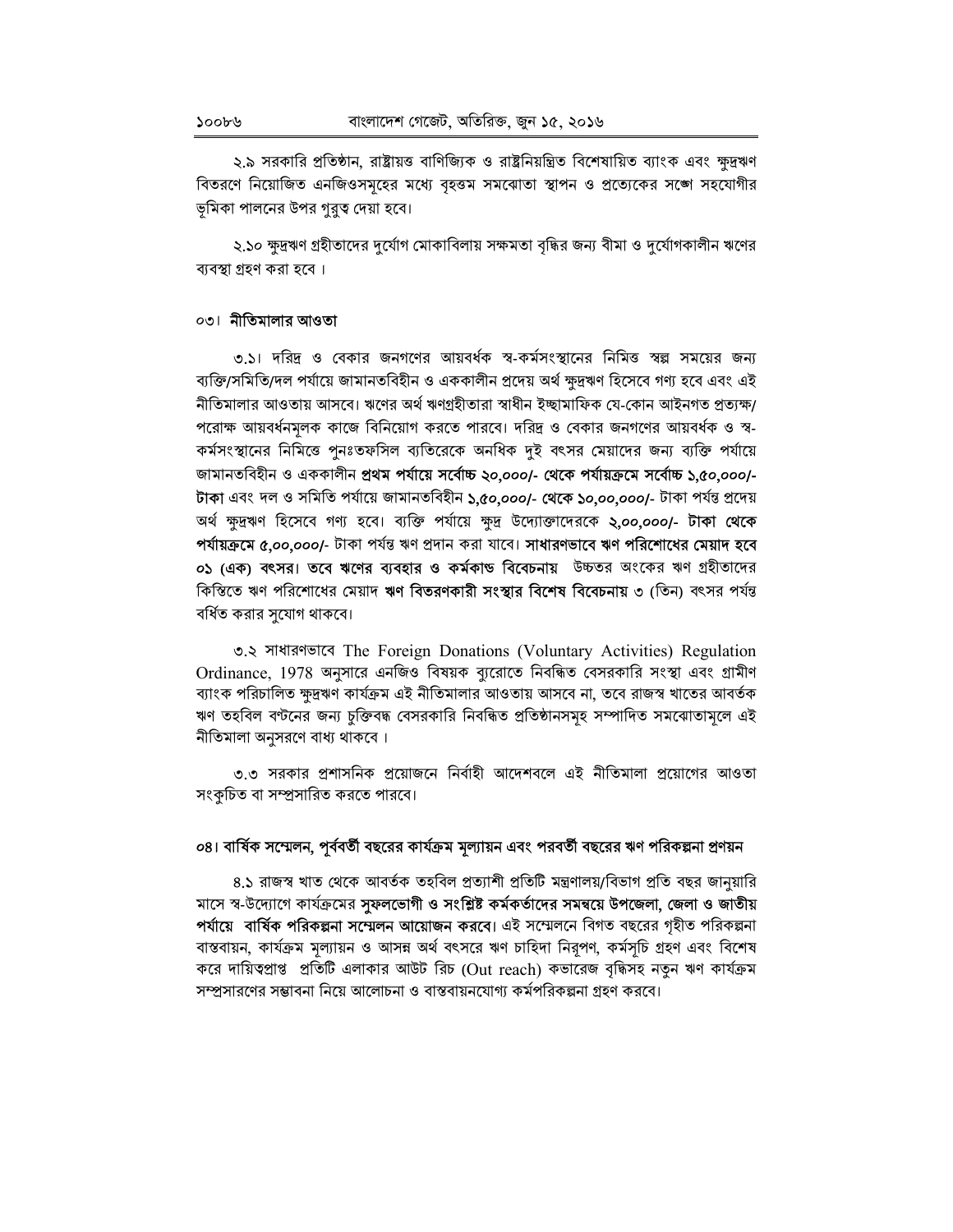৪.২ আঞ্চলিক পর্যায়ে **অনুষ্ঠিত** বার্ষিক পরিকল্পনা সম্মেলনসমূহে প্রদত্ত সুপারিশ সংকলন করে প্রতিটি মন্ত্রণালয়/বিভাগ পরবর্তী অর্থ বছরের বিনিয়োগযোগ্য মূলধনের প্রকৃত চাহিদা, তহবিল গঠন/সংগ্রহের সম্ভাব্য উৎস, ঋণ বিতরণ ও আদায়ের লক্ষ্যমাত্রার একত্রীকৃত তথ্য প্রতিবেদন আকারে প্রতি বছর মার্চ মাসের মধ্যে প্রণয়ন করবে। সংশ্লিষ্ট মন্ত্রণালয় **ঋণ প্রদানকারী সংস্থা থেকে ঋণ গ্রহণের** মাধ্যমে উপকারভোগীদের আর্থ-সামাজিক অবস্থায় কী পরিবর্তন এসেছে, আগামী বছরে কী কর্মকান্ড গ্রহণ করা হবে, কতটুকু আউট রিচ ( $\mathbf{Out}\;\;\mathbf{reach})$  এলাকা কভারেজ দেয়া হবে ইত্যাদি বিষয়াদি মূল্যায়ন করে ক্ষুদ্র ঋণের বাস্তবানুগ চাহিদা নিরূপণপূর্বক অর্থ বিভাগে প্রতিবেদন প্রেরণ করবে। সার্বিক কার্যক্রম অর্থ বিভাগ কর্তৃক মূল্যায়নের পর নিজস্ব সম্পদ এবং সরকারি বাজেট থেকে প্রাপ্যতার ভিত্তিতে বরাদ্দ প্রদানের ব্যবস্থা করা হবে।

#### ০৫। ঋণ বণ্টনে বেসরকারি সংগঠনের যোগ্যতা ও নির্বাচন প্রক্রিয়া

৫.১ সারা দেশে চাহিদার বিপরীতে পর্যাপ্ত পরিমাণে ক্ষুদ্রঋণ সহজলভ্য করার সবিধার্থে  $\,$  The Foreign Donations (Voluntary Activities) Regulation Ordinance, 1978 (अनजिও বিষয়ক ব্যরো), Social Welfare Ordinance, 1961 (সমাজসেবা অধিদপ্তর), Society Registration Act, 1860 (জয়েন্ট স্টক রেজিস্ট্রার)-সহ বিভিন্ন মন্ত্রণালয় কর্তৃক বিধিবদ্ধ পদ্ধতিতে নিবন্ধিত সংগঠন এবং নিবন্ধিত সমবায় সমিতিসমূহ সরকার নির্ধারিত সুনির্দিষ্ট যোগ্যতা অর্জন সাপেক্ষে ঋণ বণ্টনকারী বেসরকারি সংগঠন হওয়ার আবেদন করতে পারবে। ঋণ বণ্টনকারী হিসেবে এনজিওদের নিয়োগের ক্ষেত্রে বাছাই প্রক্রিয়া PKSF কর্তৃক অনুসৃত পদ্ধতি অনুযায়ী হতে হবে।

৫.২ প্রয়োজনীয় যোগ্যতা অর্জন সাপেক্ষে বেসরকারি সংগঠনসমূহ ক্রমান্বয়ে ইউনিয়ন, উপজেলা জেলা ও দেশব্যাপী কার্যক্রম সম্প্রসারণের সুযোগ পাবে। সরকার পৃথক পরিপত্র/রেজ্যুলেশন জারিক্রমে এতদসংক্রান্ত যোগ্যতা এবং তা অর্জনের প্রায়োগিক পর্যবেক্ষণকাল, ক্ষুদ্রঋণ বিতরণের অনুমতি প্রদানের প্রশাসনিক স্তর, শ্রেণিবিভাগ ও তা সৃষ্টির শর্তাদি, নিজস্ব পঁজির পরিমাণ ও লাইসেন্স ফি নির্ধারণ, সঞ্চয় সংগ্রহ ও মূলধন হিসেবে দেশী ও বিদেশী অনুদান অথবা ইক্যইটি আহরণের শর্তাদি, আমানতকারীদের আমানতের নিরাপত্তা নিশ্চিতকরণে গৃহীতব্য প্রয়োজনীয় ব্যবস্থা, সার্ভিস হার ধার্যের প্রক্রিয়া, সফল ক্ষুদ্রঋণ বণ্টনকারীদের পর্যায়ক্রমে স্বল্প, মধ্যম ও দীর্ঘমেয়াদী বিভিন্নমুখী ঋণ প্রদানের সুযোগ দান এবং নির্দিষ্ট এলাকার দায়িত্ব অর্পণ সংক্রান্ত বিধিবিধান বলবৎ করবে।

#### ০৬। সেবামূল্য বাবদ আদায় হার

৬.১ ক্ষুদ্রঋণের ওপর সুদ, সেবামূল্য ইত্যাদি বিভিন্ন নামে প্রাপ্য আদায়ের পরিবর্তে শুধুমাত্র সেবামূল্য বা সার্ভিস চার্জ নামে **ফ্লাট রেট পদ্ধতিতে** (Flat Rate Method) **সকল প্রকার ক্ষুদ্রঋণের** ওপর সর্বোচ্চ ১১% অর্থ আদায় করা যাবে। তবে যেহেতু ৩.১ অনুচ্ছেদ অনুযায়ী ক্ষুদ্রঋণ পরিশোধের মেয়াদ বৃদ্ধি করা হয়েছে, সেহেতু প্রথম বছরে সেবামূল্যসহ আসল ঋণ পরিশোধের পরে দ্বিতীয় বছরের শুরুতে যে ঋণ অপরিশোধিত থাকবে শুধুমাত্র সেই পরিমাণ ঋণের ওপর সেবামূল্য ধার্য করতে হবে অর্থাৎ প্রথম বছরে পরিশোধিত মূল ঋণের ওপর দ্বিতীয় বছরে কোন সেবামূল্য ধার্য করা যাবে না। তিন বছর মেয়াদী ঋণের ক্ষেত্রে একইভাবে তৃতীয় বছরের শুরুতেও সেবামূল্য ধার্যের ক্ষেত্রে একই পদ্ধতি অনুসরিত হবে। **তবে সেবামূল্যসহ মূল ঋণের পরিমাণ দ্বিগুণ হওয়ার পর উক্ত ঋণের উপর অতিরিক্ত** কোন সেবামুল্য ধার্য করা যাবে না।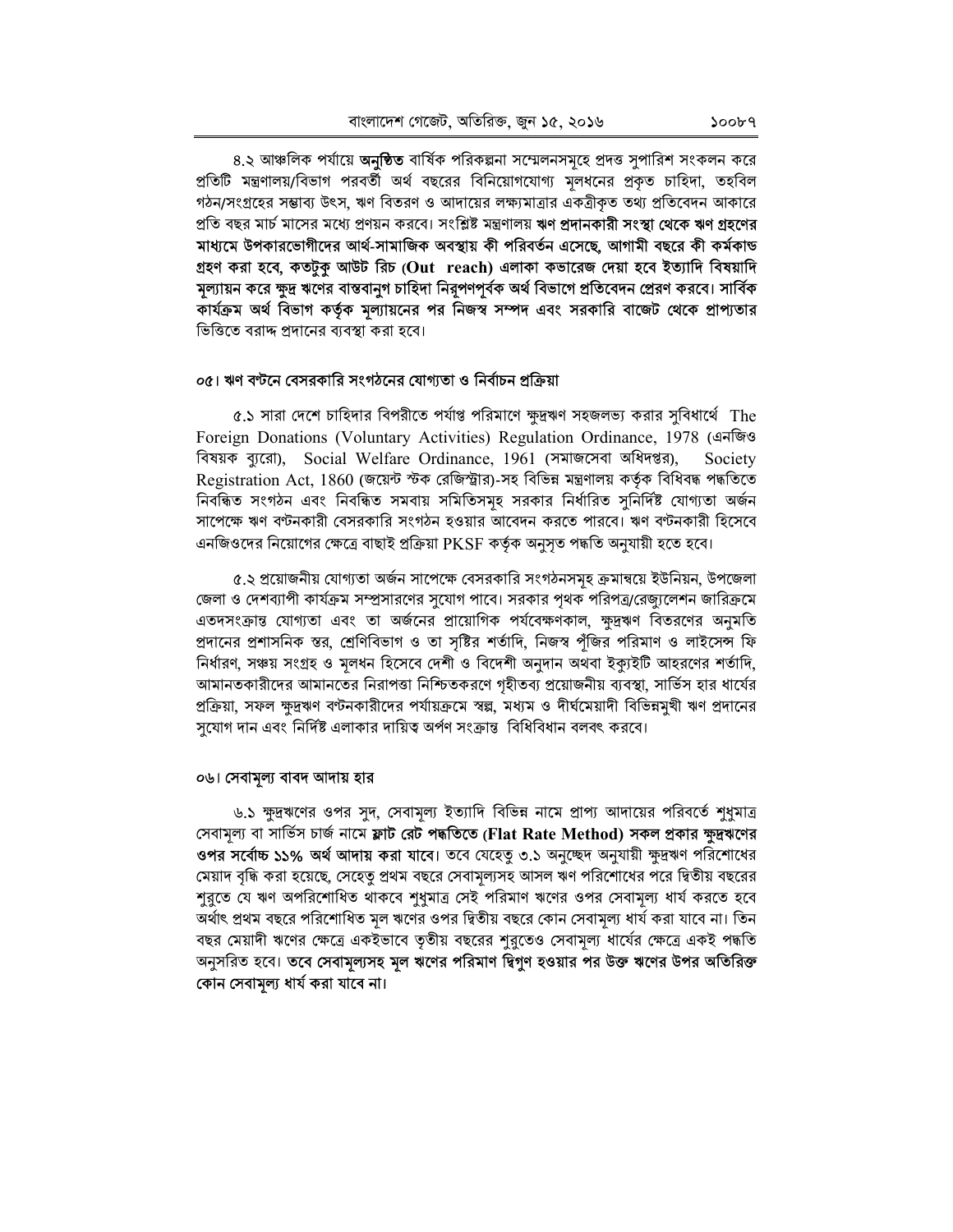৬.২। আদায়যোগ্য **১১%** সেবামূল্যের মধ্যে **ন্যুনপক্ষে ১% অর্থ আবর্তক ঋণ তহবিলে** বাধ্যতামূলক প্রবৃদ্ধি হিসেবে জমা হবে । অবশিষ্ট অর্থ ঋণ কার্যক্রম পরিচালনাকারী সংস্থার কর্মচারিদের বেতন-ভাতা, পরিচালন ব্যয়, অনাদায় ও কু-ঋণের ঝুঁকিপূরণ, উৎসাহ বোনাসসহ যাবতীয় ব্যয় বাবদ গ্রহণের সুযোগ থাকবে।

৬.৩ আবর্তক ঋণ তহবিল পরিচালনাকারী মন্ত্রণালয় সমঝোতা স্মারক স্বাক্ষরের মাধ্যমে অন্য মন্ত্রণালয়/বিভাগ/সংস্থা দ্বারা ক্ষুদ্রঋণ কার্যক্রম পরিচালনা করাতে পারবে। অনুরূপ ক্ষেত্রেও **সর্বোচ্চ** ১১% সেবামূল্য আদায় করা যাবে। আদায়যোগ্য সেবামূল্য ৬.২ অনুচ্ছেদের বিধান অনুযায়ী আবর্তক ঋণ তহবিলে বাধ্যতামূলক প্রবৃদ্ধি হিসেবে জমা, অনাদায় ও কু-ঋণের ঝুঁকিপূরণসহ অন্যান্য ব্যয় বাবদ গ্ৰহণ করতে পারবে।

#### ০৭। ঋণ গ্ৰহীতা নিৰ্বাচন ও ঋণ বিতরণ

৭.১ ঋণগ্রহীতা নির্বাচনের মূলনীতি হিসেবে ঋণ গ্রহণেচ্ছুর আগ্রহ, চাহিদা, প্রকৃত প্রয়োজন, প্রশিক্ষণ ও উপযুক্ততাকে মুখ্য বিবেচ্য বলে গণ্য করতে হবে। মুখ্যত ঋণচুক্তি হবে ঋণগ্রহীতা ব্যক্তির সাথে সংগঠনে কর্মরত ব্যক্তির পারস্পরিক বিশ্বাসের ভিত্তিতে। ঋণগ্রহীতা নির্বাচনের পর ঋণ বিতরণের পূর্বে প্রত্যেক প্রতিষ্ঠানকে সুনির্দিষ্টভাবে পর্যায়ক্রমে উদ্বুদ্ধকরণ, দল গঠন, সাপ্তাহিক/নিয়মিত সভার আয়োজন, সঞ্চয় জমা গ্রহণ, বিষয়ভিত্তিক দক্ষতাবর্ধক প্রশিক্ষণদান প্রভৃতি স্তর যথানিয়মে অনুসরণ করতে হবে।

৭.২ প্রতিটি ঋণ সরবরাহকারী ও বিতরণকারী প্রতিষ্ঠান নিজ নিজ প্রয়োজন ও অগ্রাধিকার অনুসরণ করে লক্ষ্যগোষ্ঠীভুক্ত পরিবার শনাক্তকরণ, দল গঠন, দলের ব্যবস্থাপনা, দলের কার্যক্রম, দলের সদস্য/সদস্যাদের করণীয়, দলের ব্যাংক হিসাব খোলা ও পরিচালনা, দলীয় সঞ্চয় ও পুঁজি গঠন, ঋণ কার্যক্রম বিশেষ করে ঋণ প্রদানের নীতি নির্ধারণ, সদস্যদের ঋণ প্রাপ্তির যোগ্যতা নিরূপণ, ঋণ আবেদন প্রক্রিয়া, ঋণের শর্তাবলী, ঋণদাতা ও গ্রহীতার পারস্পারিক দায়-দায়িত্ব, ঋণ মঞ্জুর ও বিতরণ পদ্ধতি, ঋণের ব্যবহার, তদারকি ও আদায় পদ্ধতি, ঋণ কার্যক্রমের বাস্তবায়ন, পরিবীক্ষণ, মূল্যায়ন, অভ্যন্তরীণ ও বহিঃনিরীক্ষা ইত্যাদি বিষয় সম্বলিত বিস্তারিত কার্য-নির্দেশিকা প্রণয়ন করবে। অধিকতর স্বচ্ছতার স্বার্থে এই কার্যনির্দেশিকা মুদ্রিত হতে হবে এবং সংশ্লিষ্ট সকলের কাছে তা উন্মুক্ত থাকবে।

৭.৩ সনাতন খাতের বাইরে নতুন নতুন খাতে বিনিয়োগের জন্য ঋণগ্রহীতাদের পরামর্শ দিতে হবে।

## ০৮। ঋণ পরিশোধে উৎসাহপ্রদ (Incentive) সুবিধা

৮.১। নিয়মিত ক্ষুদ্রঋণ পরিশোধকারীদের উৎসাহ এবং চলতি মূলধনের অব্যাহত সরবরাহ নিশ্চিতকল্লে একাধিকক্রমে শতকরা ৭৫% (পঁচাত্তর) ভাগ কিস্তি সময়মত পরিশোধকারী ব্যক্তি/দল চলতি ঋণ অব্যাহত থাকা অবস্থায় কমপক্ষে প্রথম ঋণের সমপরিমাণ অর্থ চলমান কার্যক্রম অথবা নুতন কোন খাতে বিনিয়োগের জন্য পুনর্বার ঋণ লাভের উপযুক্ত বলে গণ্য হবে এবং এ সকল ক্ষেত্রে ঋণদাতা প্ৰতিষ্ঠান সরলতম পদ্ধতি অনুসরণ করে চাহিবামাত্র গ্রহীতাকে চাহিদা অনুযায়ী ন্যূনতম প্রথম ঋণ গ্রহণের সমপরিমাণ/সাব্যস্ত যেকোন পরিমাণ অর্থ নতুন ঋণ হিসেবে প্রদান করবে।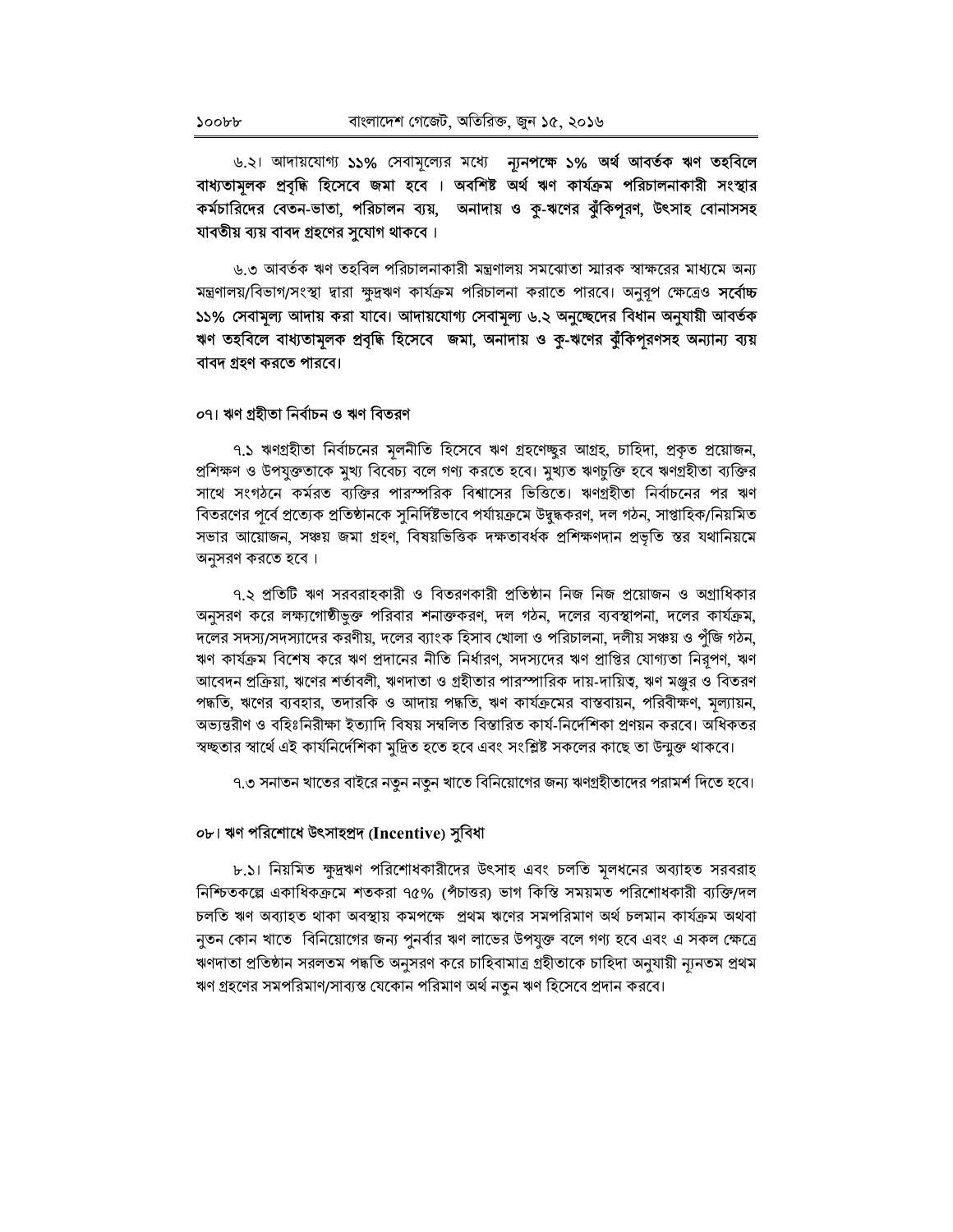৮.২। খেলাপী দলের কোন সদস্য কিস্তি খেলাপ ব্যতিরেকে যথানিয়মে তার নিজের অংশের ঋণ পরিশোধ করলে সংশ্লিষ্ট সদস্যের পরবর্তী ঋণ গ্রহণের উপযুক্ততা অক্ষুণ্ণ থাকবে। তবে এ ক্ষেত্রে তিনি দলীয় খেলাপী অংশের হারাহারি দায় পরিশোধে বাধ্য থাকবেন। একইভাবে ইউসিসিএ বা অনুরূপ বিভিন্ন দলের সমন্বয়ে গঠিত সংগঠনের আওতায় কোন দল বা সমিতি যথানিয়মে নিজস্ব দলীয় ঋণ পরিশোধের পুরস্কার হিসেবে পরবর্তী ঋণ গ্রহণের যোগ্যতা লাভ করবেন।

### ০৯। অবলোপন (Write off)

৯.১। সাধারণভাবে ক্ষুদ্রঋণ বা উহার কোন অংশ অবলোপন বা মওকুফ হবে না। তবে জাতীয়ভাবে ঘোষিত দূর্যোগের কারণে প্রয়োজনে ঋণ পুনঃ তফসিল করা যাবে। শুধুমাত্র ঋণগ্রহীতার মৃত্যুর ফলে উদ্ভূত পরিস্থিতিতে ধর্মীয় অনুশাসন মোতাবেক ঋণ গ্রহীতার স্বনামে রক্ষিত ত্যাজ্য স্থাবর সম্পত্তি হতে ঋণ পরিমাণ অর্থ পরিশোধ/আদায় সম্ভব না হলে ঋণের সেবামূল্যসহ সকল আসল পাওনা সংশ্লিষ্ট ইউনিয়ন পরিষদের সুপারিশক্রমে অবলোপন হয়েছে বলে গণ্য করা হবে এবং ঋণদাতা প্রতিষ্ঠান নিজ নিজ বিধান অনুসারে তা কার্যকর করবে।

৯.২। প্রাকৃতিক দুর্যোগে ক্ষতিগ্রস্ত ঋণ খেলাপীদের ঋণ মওকুফের বিষয়ে সরকার বিশেষ সিদ্ধান্ত নিতে পারবেন। তবে জাতীয়ভাবে ঘোষিত দুর্যোগের কারণে সরকার কর্তৃক ঋণ মওকুষ, পুনঃ তফসিল অথবা স্থগিত রাখা হলে প্রয়োজনে অর্থ বিভাগ হতে বিশেষ ভর্তুকি (Subsidy) প্রদানের ব্যবস্থা রাখতে হবে। সম্ভাব্য ক্ষেত্রে কৃষি বীমার ব্যবস্থা রাখতে হবে।

৯.৩। দীর্ঘদিনের খেলাপী ঋণ আদায়ের লক্ষ্যে উক্ত ঋণের বিপরীতে ধার্যকৃত সেবামূল্যের আংশিক বা সমুদয় সেবামূল্য অবলোপন বা মওকুফ করা যাবে। এক্ষেত্রে ঋণ বিতরণকারী প্রতিষ্ঠান নিজ নিজ বিধান অনুযায়ী ব্যবস্থা নিবে।

## ১০। মনিটরিং ও পরিদর্শন

১০.১। ক্ষুদ্রঋণ বিতরণ ও আদায়সহ মাঠপর্যায়ের সামগ্রিক কর্মকান্ডে গতিশীলতা বজায় রাখার লক্ষ্যে ঋণদাতা প্রতিষ্ঠানের উর্ধ্বতন কর্মকর্তাগণ কর্তৃক মাঠ পরিদর্শনসহ অব্যাহতভাবে মনিটরিং কার্যক্রম বলবৎ রাখতে হবে। মনিটরিং-এর প্রধান লক্ষ্য হবে কর্মসূচির গুণগত মান মূল্যায়ন ও উন্নয়নের প্রচেষ্টা নেয়া। মনিটরিং-এর জন্য ব্যবহার্য একটি চেকলিস্ট সংযোজনী-১ এ প্রদর্শিত হলো।

## ১১। হিসাব সংরক্ষণ

১১.১। প্রত্যেক ঋণদাতা প্রতিষ্ঠানকে তাদের আবর্তক তহবিলের সকল অর্থ কেন্দ্রীয়ভাবে সরকার অনুমোদিত যে-কোন ব্যাংকে সুদযুক্ত হিসাবের মাধ্যমে আহরণ ও বিতরণ করতে হবে। পরিচালনা পর্ষদ কর্তৃক নির্ধারিত ব্যক্তিদের যৌথ স্বাক্ষরে এই হিসাব পরিচালিত হবে। এই ব্যাংক হিসাবটি সরকারের যথাযোগ্য কর্তৃপক্ষ কর্তৃক যে-কোন সময়ে নিরীক্ষার জন্য উন্মুক্ত থাকবে।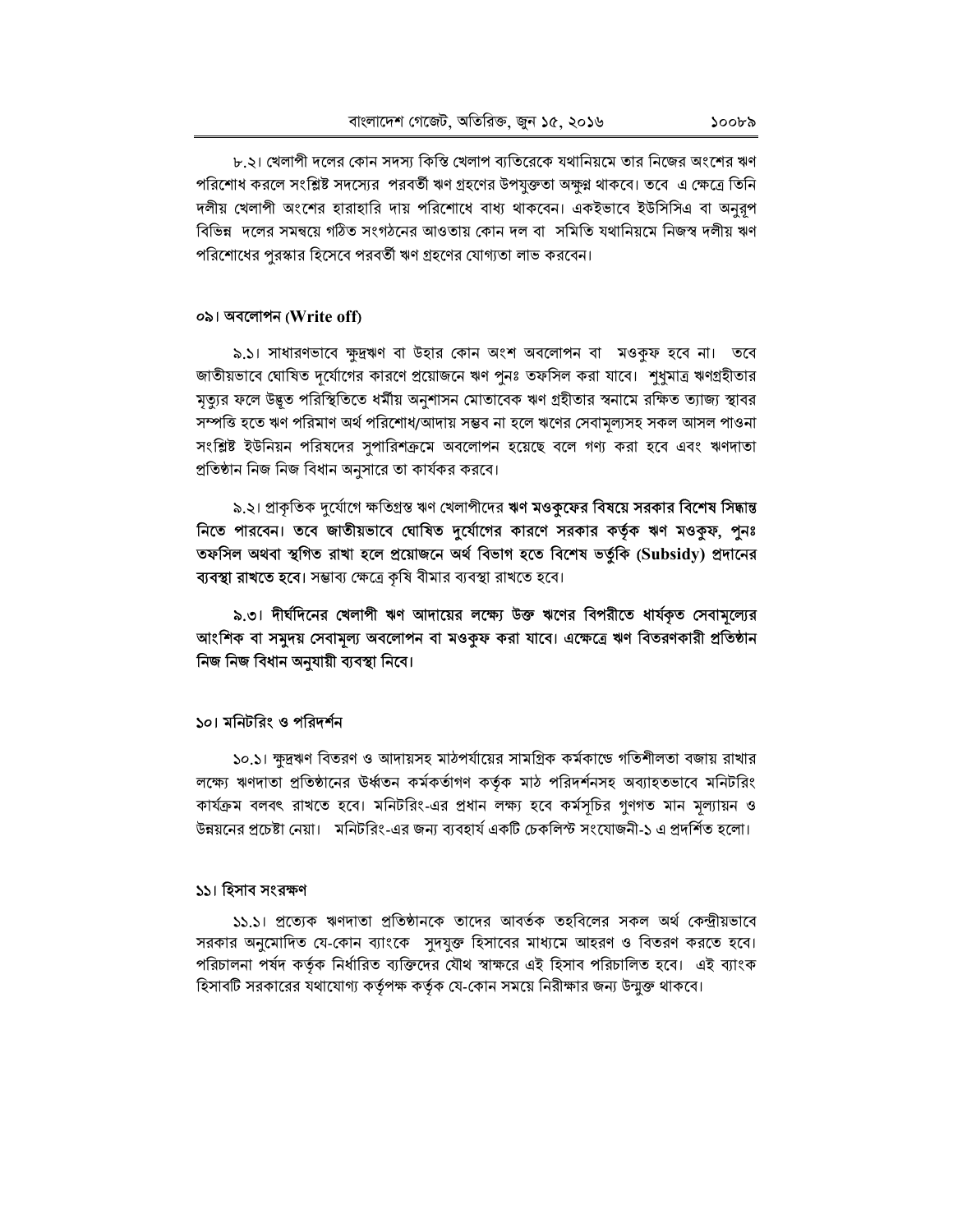১১.২। মাঠে ব্যবহৃত আবর্তক তহবিলের প্রকৃত পরিমাণ স্বচ্ছতরভাবে নির্ধারণের সুবিধার্থে সংযোজনী-২ এ প্রদত্ত নির্ধারিত ছকে মাসিক ভিত্তিতে হিসাব সংরক্ষণ করতে হবে।

১১.৩। আবর্তক ঋণ তহবিলের বিতরণকৃত অর্থ আদায়ের স্বচ্ছতর চিত্র প্রাপ্তির লক্ষ্যে আসল স্থিতি, প্রবৃদ্ধির লক্ষ্যমাত্রা অর্জন, কু-ঋণ ও সেবামূল্য (সুদ) খাতে পৃথকভাবে ক্রমপুঞ্জিত আদায় লক্ষ্যমাত্রা নির্ধারণ এবং তার বিপরীতে প্রতি মাসের অগ্রগতি সংযোজনী-৩ এ প্রদত্ত নির্ধারিত ছকের বিবরণ অনুযায়ী মাসিক ভিত্তিতে হিসাব সংরক্ষণ করতে হবে।

১১.৪। আবর্তক ঋণ তহবিল ব্যবহার এবং ঋণ আদায় কার্যক্রম সংক্রান্ত ১১.২ এবং ১১.৩-এ বর্ণিত মাসিক প্রতিবেদনের ভিত্তিতে ত্রৈমাসিক হিসাব প্রতিবেদন প্রশাসনিক মন্ত্রণালয়ের মাধামে অর্থ বিভাগে প্রেরণ করতে হবে।

### ১২। অভ্যন্তরীণ ও বহিঃ নিরীক্ষা

১২.১। সরকারি ও বেসরকারি প্রতিষ্ঠান কর্তৃক পরিচালিত ক্ষুদ্রঋণ কর্মসূচি বাস্তবায়নের পর্যায়ে ও বৎসরান্তে অভ্যন্তরীণ নিরীক্ষা ছাড়াও বেসরকারি চার্টার্ড একাউনটেন্ট ফার্ম এবং সরকারি সংস্থা কর্তৃক নিয়মিত নিরীক্ষা করা হবে। নিরীক্ষাকালে অর্থের সর্বোচ্চ ব্যবহার (Value for money) হয়েছে কিনা তাও দেখতে হবে।

১২.২। সকল ঋণদাতা প্রতিষ্ঠানের প্রধান কার্যালয়ে একটি পূর্ণাঙ্গ অভ্যন্তরীণ নিরীক্ষা সেল গঠন করতে হবে। বাৎসরিক পরিকল্পনার মাধ্যমে উক্ত সেল সফলভোগী শনাক্তকরণ থেকে ঋণ বিতরণ, ব্যবহার ও আদায়ের প্রক্রিয়া, হিসাব সংরক্ষণসহ প্রাসশ্জিক বিষয়াদি নিয়মিতভাবে নিরীক্ষা করবে। নিরীক্ষার ফলাফল সংশ্লিষ্ট মাঠ পর্যায়ের শাখা/ইউনিট কর্তৃক নিয়মিত বিরতিতে পর্যালোচনা করতে হবে।

১২.৩। উপরোক্ত অভ্যন্তরীণ নিরীক্ষা এবং বহিঃনিরীক্ষক নিযুক্তির কারণে সরকারের মহাহিসাব নিরীক্ষক ও নিয়ন্ত্রক (সিএজি) এর বিধিবদ্ধ এখতিয়ার কোনক্রমেই খর্ব হবে না। মহাহিসাব নিরীক্ষক ও নিয়ন্ত্রক তাঁর নিজস্ব কর্মসূচি ও পরিকল্পনা অনুযায়ী যেকোন ঋণদাতা ও ঋণ বিপণন প্রতিষ্ঠানের অডিট কার্যক্রম পরিচালনা করতে পারবেন।

১২.৪। অভ্যন্তরীণ ও বহিঃনিরীক্ষকদের জন্য প্রযোজ্য কার্যপরিধি (Terms of Reference) এর নমুনা যথাক্রমে সংযোজনী-৪ ও সংযোজনী-৫ এ প্রদত্ত হলো।

## ১৩। উপসংহার

১৩.১। ক্ষুদ্রঋণ ব্যবস্থাপনায় নিয়োজিত সকল প্রতিষ্ঠান ও সংগঠনসমৃহের মধ্যে আন্তঃপ্রাতিষ্ঠানিক এবং আন্তঃব্যক্তিক সম্পর্ক উন্নয়ন কাজের সমন্বয় সাধনের মাধ্যমে দ্বৈততা ও অধিক্রমণ পরিহারকল্পে প্রণীত এই নীতির সাথে অপর কোন মন্ত্রণালয়ের ইতঃপূর্বে জারীকৃত অনুমোদিত নীতির ভিন্নতা কিংবা বৈপরীত্য অনুভূত হলে তা সার্বিকভাবে বিবেচনা করে সংগতিপর্ণ করার বিষয়ে সিদ্ধান্ত গ্রহণের জন্য অর্থ বিভাগ বরাবরে প্রেরণ করতে হবে।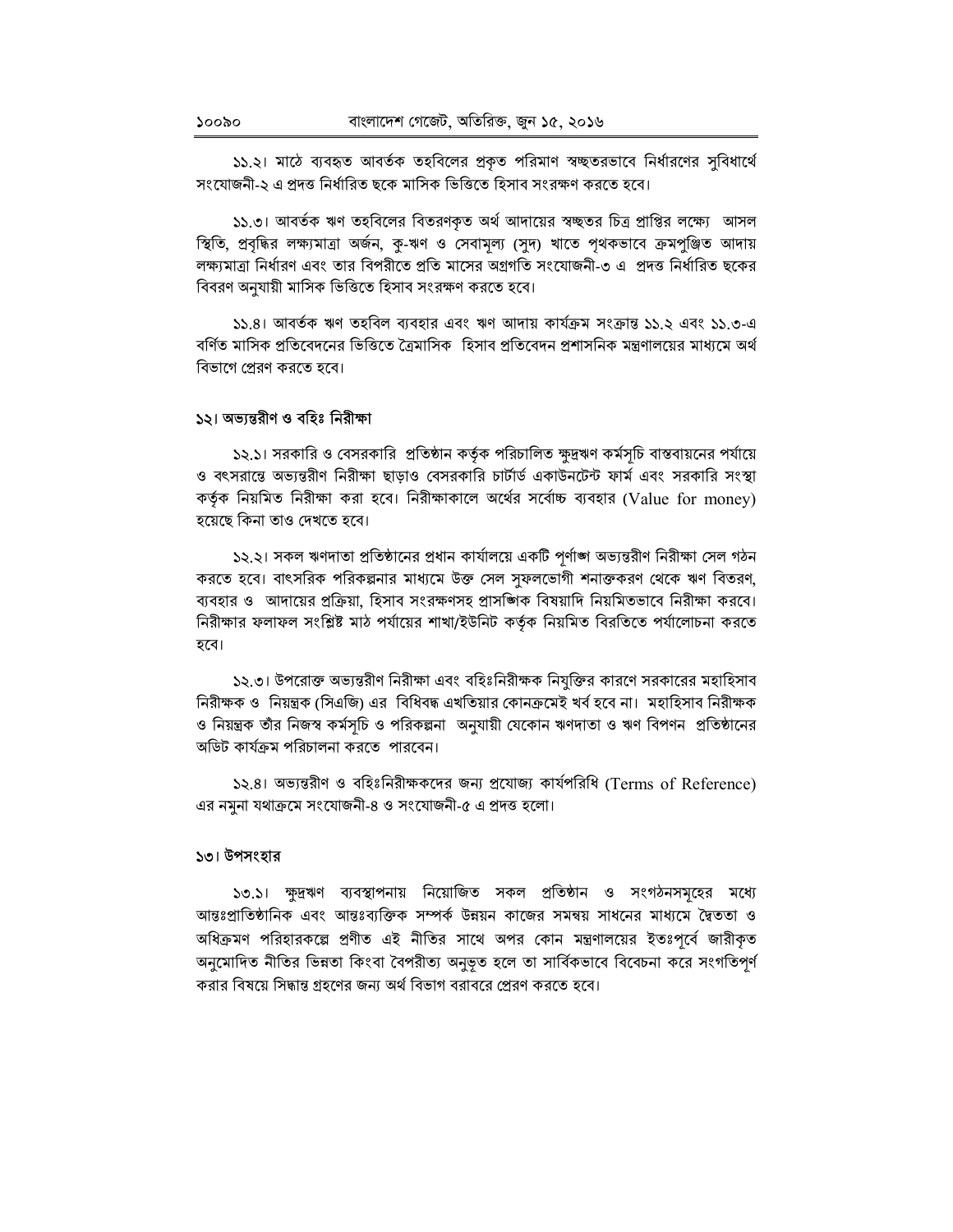১৩.২। ক্ষুদ্র ঋণ বিষয়ে ইতঃপূর্বে সরকার কর্তৃক জারীকৃত আদেশ/নির্দেশ/সার্কুলার ও সংশ্লিষ্ট<br>সংস্থার পরিচালন পদ্ধতিতে যা-ই থাকুক না কেন ক্ষুদ্র ঋণ পরিচালন সংক্রান্ত এ নীতিমালায় উদ্ধৃত বিষয়াবলী অনুসরণযোগ্য ও চূড়ান্ত বলে গণ্য হবে।

> এম এ কাদের সরকার সচিব পল্লী উন্নয়ন ও সমবায় বিভাগ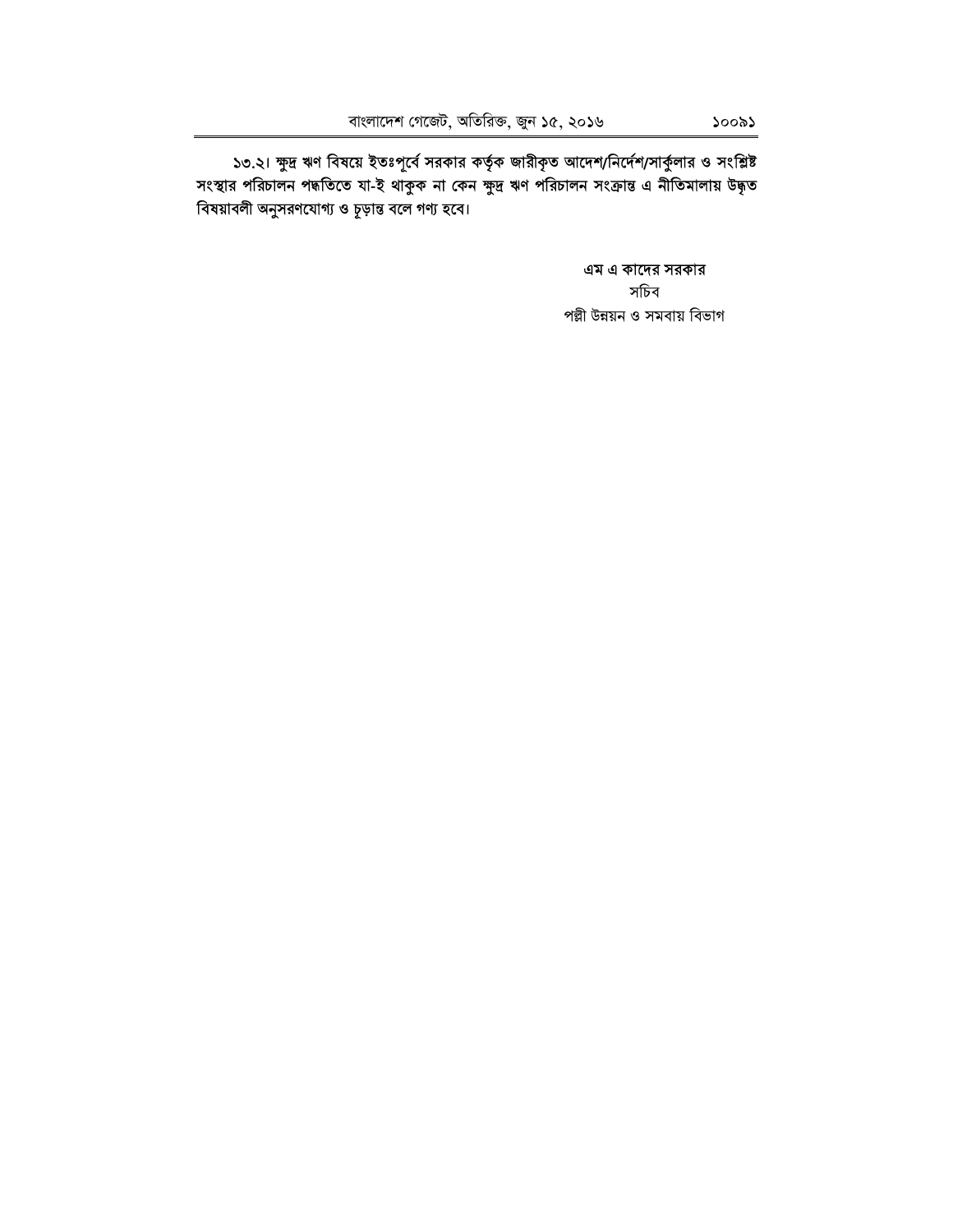# ঋণদাতা প্রতিষ্ঠান/দপ্তর মনিটরিং চেকলিস্ট

সঞ্চয় ও ঋণ কার্যক্রমকে গতিশীল, স্বচ্ছ ও জবাবদিহিমূলক করার জন্য মনিটরিং অত্যাবশ্যক। মনিটরিং ও পরিদর্শনের মাধ্যমে কাজের গতি, প্রকৃতি,ভুলভ্রান্তি, পরিমাণ, গুণগতমান, লক্ষ্যমাত্রা ও<br>অর্জন, সঠিকভাবে ঋণ বিতরণ, ঋণ আদায়, ঋণের সঠিক ব্যবহার ইত্যাদির পাশাপাশি কর্মীদের সমস্যা, সংস্থার সাংগঠনিক ও কাঠামোগত সমস্যা, সংস্থার নীতিমালার সমস্যা, দল পর্যায়ে সমস্যা ইত্যাদি চিহ্নিত করা সম্ভব। সমমান সম্পন্ন মনিটরিং ব্যবস্থা বলবতকরণে সহায়ক একটি চেকলিস্ট এর নমুনা নীচে দেয়া হলো :

|            | বিষয়                    | শ্রেণিকরণ (Classification)                | সিদ্ধান্ত            |  |  |
|------------|--------------------------|-------------------------------------------|----------------------|--|--|
| (5)        | সদস্য উপস্থিতি           | $500\%$ - $56\%$<br>(5)                   | (১) ঠিক আছে          |  |  |
|            | (সদস্য হাজিরা)           | $8\%$ - ৮০%<br>(5)                        | (২) মোটামুটি ঠিক আছে |  |  |
|            |                          | (5)<br>$<$ bo%                            | (৩) ঠিক নেই          |  |  |
| (5)        | সঞ্চয় আদায়             | $500\%$ - $56\%$<br>(5)                   | (১) ঠিক আছে          |  |  |
|            |                          | (5)<br>$88% - 60%$                        | (২) মোটামুটি ঠিক আছে |  |  |
|            |                          | (5)<br>$<$ bo%                            | (৩) ঠিক নেই          |  |  |
| (°)        | ঋণের কিস্তি আদায়        | (5)<br>$500\%$ - ৯৫%                      | (১) ঠিক আছে          |  |  |
|            |                          | (5)<br>৯৪% - ৮০%                          | (২) মোটামুটি ঠিক আছে |  |  |
|            |                          | (5)<br>$<$ bo%                            | (৩) ঠিক নেই          |  |  |
| (8)        | মাঠ পৰ্যায়ে সচেতনতা     | (১) সকলেই ঋণের পরিমাণ, সঞ্চয়,            | (১) ঠিক আছে          |  |  |
|            |                          | কিস্তি, ঋণ স্থিতি বলতে পারে               |                      |  |  |
|            |                          | ৯০% বলতে পারে<br>$(\zeta)$                | (২) মোটামুটি ঠিক আছে |  |  |
|            |                          | $(0)$ < ৯০% বলতে পারে                     | (৩) ঠিক নেই          |  |  |
| $(\delta)$ | অনুষ্ঠিত কেন্দ্ৰ সভা     | (১) প্রতি সপ্তাহে সভা হয়।                | (১) ঠিক আছে          |  |  |
|            |                          | (২) ঝড়/বৃষ্টির কারণে বৎসরে ২/১টি         | (২) মোটামুটি ঠিক আছে |  |  |
|            |                          | সভা হয়নি।                                |                      |  |  |
|            |                          | (৩) বৎসরে ৪টির বেশী সভা হয়নি।            | (৩) ঠিক নেই          |  |  |
|            |                          |                                           |                      |  |  |
| (          | মাঠ পর্যায়ে লিপিবদ্ধকরণ | (১) সদস্য পাশ বই-এ স্পষ্ট করে (১) ঠিক আছে |                      |  |  |
|            | (posting)                | দেয়া আছে এবং আদায়শীটের সাথে             |                      |  |  |
|            |                          | মিল আছে।                                  |                      |  |  |
|            |                          | (২) যোগ-বিয়োগে ভুলসহ কাটাকাটি<br>আছে।    | (২) মোটামুটি ঠিক আছে |  |  |
|            |                          | ৩) পোস্টিং বাকী এবং হিসাবের<br>মিল নেই।   | (৩) ঠিক নেই          |  |  |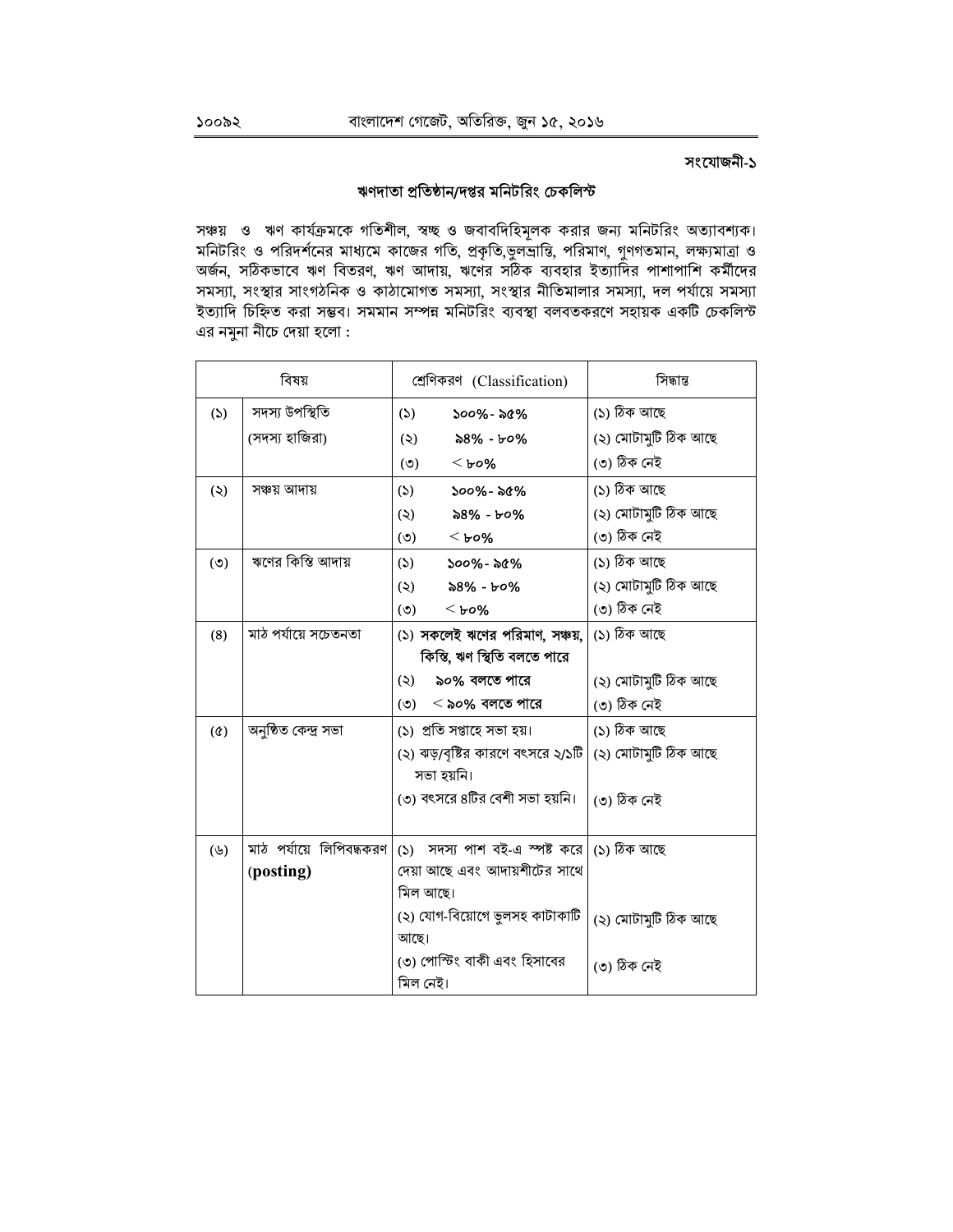# বাংলাদেশ গেজেট, অতিরিক্ত, জুন ১৫, ২০১৬

| বিষয়             |                                          |           | শ্ৰেণিকরণ (Classification)                                                   | সিদ্ধান্ত                           |  |  |
|-------------------|------------------------------------------|-----------|------------------------------------------------------------------------------|-------------------------------------|--|--|
| (9)               | হিসাব সংক্রান্ত                          | (5)       | প্রতিদিনের পোস্টিং প্রতিদিন<br>দেয়া হয় এবং দায়িত্বপ্রাপ্ত                 | (১) ঠিক আছে।                        |  |  |
|                   |                                          | $(\zeta)$ | কৰ্মকৰ্তা দ্বারা স্বাক্ষরিত হয়।<br>মাঝে মাঝে পরের দিন<br>পোস্টিং দেয়া হয়। | (২) মোটামুটি ঠিক আছে<br>(৩) ঠিক নেই |  |  |
|                   |                                          | $(\circ)$ | একদিনের বেশী আপডেট<br>থাকে না।                                               |                                     |  |  |
| $(\mathbf{b})$    | হস্তমজুদ সংক্ৰান্ত                       |           | (১) প্রতিদিনের অর্থ প্রতিদিন<br>ব্যাংকে জমা হয়।                             | (১) ঠিক আছে<br>(২) মোটামুটি ঠিক আছে |  |  |
|                   |                                          | $(\zeta)$ | কোন কারণে পরের দিন<br>সকালে জমা হয়।                                         | (৩) ঠিক নেই                         |  |  |
|                   |                                          | $(\circ)$ | একদিনের বেশী হস্তমজুদ<br>থাকে না।                                            |                                     |  |  |
| $(\delta)$        | ঋণের ব্যবহার সম্পর্কে                    | (5)       | প্ৰত্যেক ঋণী উল্লিখিত প্ৰকল্পে<br>ঋণ ব্যবহার<br>করছে এবং                     | (১) ঠিক আছে                         |  |  |
|                   |                                          | (5)       | যাচাই করা হয়েছে।<br>৯০% এর বেশী ঋণী উল্লিখিত<br>প্ৰকল্পে ঋণ<br>ব্যবহার করছে | (২) মোটামুটি ঠিক আছে                |  |  |
|                   |                                          |           | এবং অবশিষ্ট ১০% প্ৰকল্প<br>পরিবর্তন করেছে।                                   | (৩) ঠিক নেই                         |  |  |
|                   |                                          | $(\circ)$ | ৯০% এর কম ঋণী<br>সঠিকভাবে ঋণ ব্যবহার                                         |                                     |  |  |
| (S <sub>O</sub> ) | মাসিক তথ্য ব্যবস্থাপনা<br>(MIS) সম্পৰ্কে | (5)       | করছে।<br>সকল ফরমেট আপডেট আছে<br>এবং নিয়মিত পরীক্ষা করা                      | (১) ঠিক আছে                         |  |  |
|                   |                                          | (5)       | হচ্ছে।<br>রিপোর্ট ঠিকমত<br>হলেও                                              |                                     |  |  |
|                   |                                          |           | নিয়মিত পরীক্ষা করা হয়নি।                                                   | (২) মোটামুটি ঠিক আছে                |  |  |
|                   |                                          | (5)       | রিপোর্ট আপডেট নেই এবং<br>নিয়মিত<br>পরীক্ষা<br>করা                           | (৩) ঠিক নেই                         |  |  |
|                   |                                          |           | হচ্ছেনা।                                                                     |                                     |  |  |

কার্যক্রমের প্রয়োজন অনুসারে ওপরে উল্লিখিত ১০টি বিষয় ছাড়াও ঋণদাতা প্রতিষ্ঠান প্রাসজিাক जनाना करते व मन्दिर त्यान अनुबूध क्रिकेट टेने के बरा रहे।

# কার্যকারিতা পরিমাপের মানদন্ড :

(ক) ঠিক আছে = ৫, (খ) মোটামুটি ঠিক আছে = ৩, ঠিক নাই = ১ ধরা হবে। **মোট প্রাপ্ত মান ৪৫** থেকে ৫০= খুব ভাল, ৪০ থেকে ৪৪= ভাল, ৩৫ থেকে ৩৯= মোটামুটি এবং ৩৫ এর নীচে= সন্তোষজনক নয়।

১০০৯৩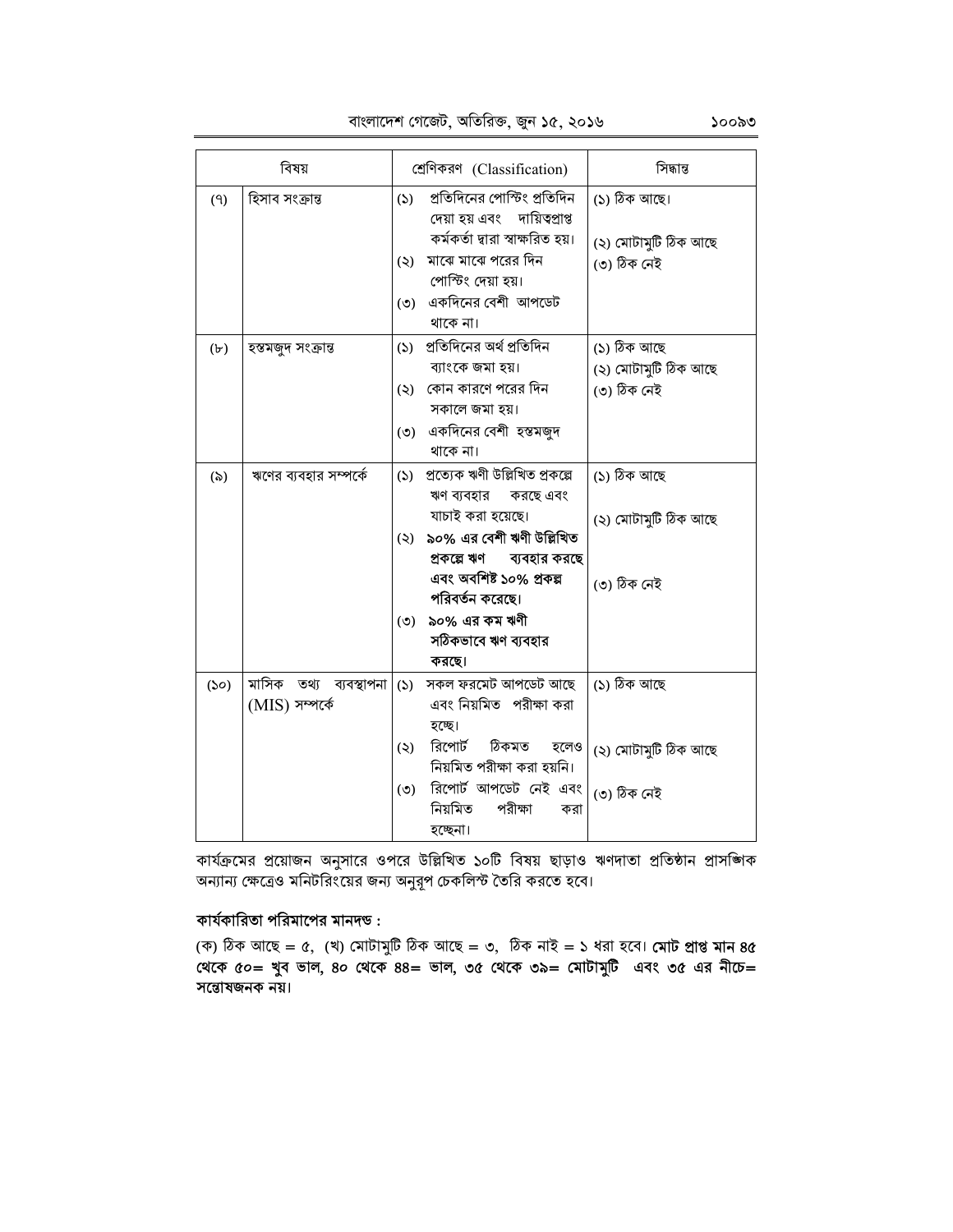আবৰ্তক ঋণ তহবিল স্থিতির মাসিক হিসাব (সকল অংক টাকায়)

| মাসের শুরুতে স্থিতি |         | বিবেচ্য মাসে | মোট       | বিবেচ্য | আদায়ান্তে | বিবেচ্য   | বিবেচ্য মাসে | মাস শেষে  |
|---------------------|---------|--------------|-----------|---------|------------|-----------|--------------|-----------|
| অনাদায়ী            | ব্যাংকে | নতুন তহবিল   | তহবিল     | মাসে    | আসল স্থিতি | মাসে      | বিতরণকৃত     | মোট তহবিল |
| আসল                 | মজুদ    | প্রাপ্তি     | $(5+5+6)$ | আসল     | $(8-c)$    | প্ৰবৃদ্ধি | তহবিল        | স্থিতি    |
|                     |         |              |           | আদায়   |            | আদায়     |              | $(6+9+b)$ |
|                     |         | ৩            |           |         | ৬          |           | ь            | ᠗         |

উপরোক্ত ছকের ৫নং কলামে প্রদর্শিত আদায়কৃত আসল পরবর্তী কলামে বাদ দেয়ার  $\bullet$ ফলে একই অৰ্থ পুনঃপুনঃ যোগ না হয়ে মাঠে বিতরিত প্রকৃত আবর্তক ঋণ তহবিলের হিসাব সঠিকভাবে প্রদর্শিত হবে।

## সংযোজনী-৩

## ঋণ আদায় কাৰ্যক্ৰম সম্পৰ্কিত মাসিক প্ৰতিবেদন (সকল অংক টাকায়)

| বিবরণী       | বিগত মাস             |        | বিবেচ্য মাসে   |              | বিবেচ্য মাসে | বিবেচ্য মাসে  |       | আদায়ের |           | মাসশেষে |            |         |  |
|--------------|----------------------|--------|----------------|--------------|--------------|---------------|-------|---------|-----------|---------|------------|---------|--|
|              | শেষে অনাদায়ী        |        |                | আদায়ের      | মোট          |               | আদায় |         | অৰ্জন হার |         | আদায়যোগ্য |         |  |
|              | জের                  |        |                | লক্ষ্যমাত্ৰা |              | আদায়যোগ্য    |       |         |           | (% )    |            | অবশিষ্ট |  |
|              | (আদায়যোগ্য          |        | (কিস্তির ধরন ও |              |              |               |       |         |           |         |            |         |  |
|              | স্থিতি)              |        | আদায়ের হার    |              |              |               |       |         |           |         |            |         |  |
|              |                      |        | অনুসারে)       |              |              |               |       |         |           |         |            |         |  |
|              | চলতি                 | খেলাপী | চলতি           | খেলাপী       | চলতি         | খেলাপী        | চলতি  | খেলাপী  | চলতি      | খেলাপী  | চলতি       | খেলাপী  |  |
|              |                      |        |                |              |              | $(2+8)$ (9+4) |       |         |           |         |            |         |  |
| S            | $\ddot{\phantom{0}}$ | ৩      | 8              | Q            | ৬            | ٩             | ৮     | ৯       | ১০        | 55      | ১২         | ১৩      |  |
| আসল          |                      |        |                |              |              |               |       |         |           |         |            |         |  |
| প্ৰবৃদ্ধি    |                      |        |                |              |              |               |       |         |           |         |            |         |  |
| সেবামূল্য    |                      |        |                |              |              |               |       |         |           |         |            |         |  |
| (Service     |                      |        |                |              |              |               |       |         |           |         |            |         |  |
| Charge)      |                      |        |                |              |              |               |       |         |           |         |            |         |  |
| মোট          |                      |        |                |              |              |               |       |         |           |         |            |         |  |
| ক্ৰমপুঞ্জিত* |                      |        |                |              |              |               |       |         |           |         |            |         |  |

- ক্ৰমপুঞ্জিত : বিগত মাস পর্যন্ত মোট+ বিবেচ্য মাসের মোট।
- চলতি ঋণের মেয়াদকালীন সময়ে কিস্তি খেলাপীও চলতি দায়  $\sim$  : হিসেবে গণ্য হবে।
	- ঋণ পরিশোধের পূর্ণ মেয়াদ শেষে সকল পাওনা খেলাপী খেলাপী  $\ddot{\cdot}$ হিসেবে গণ্য হবে।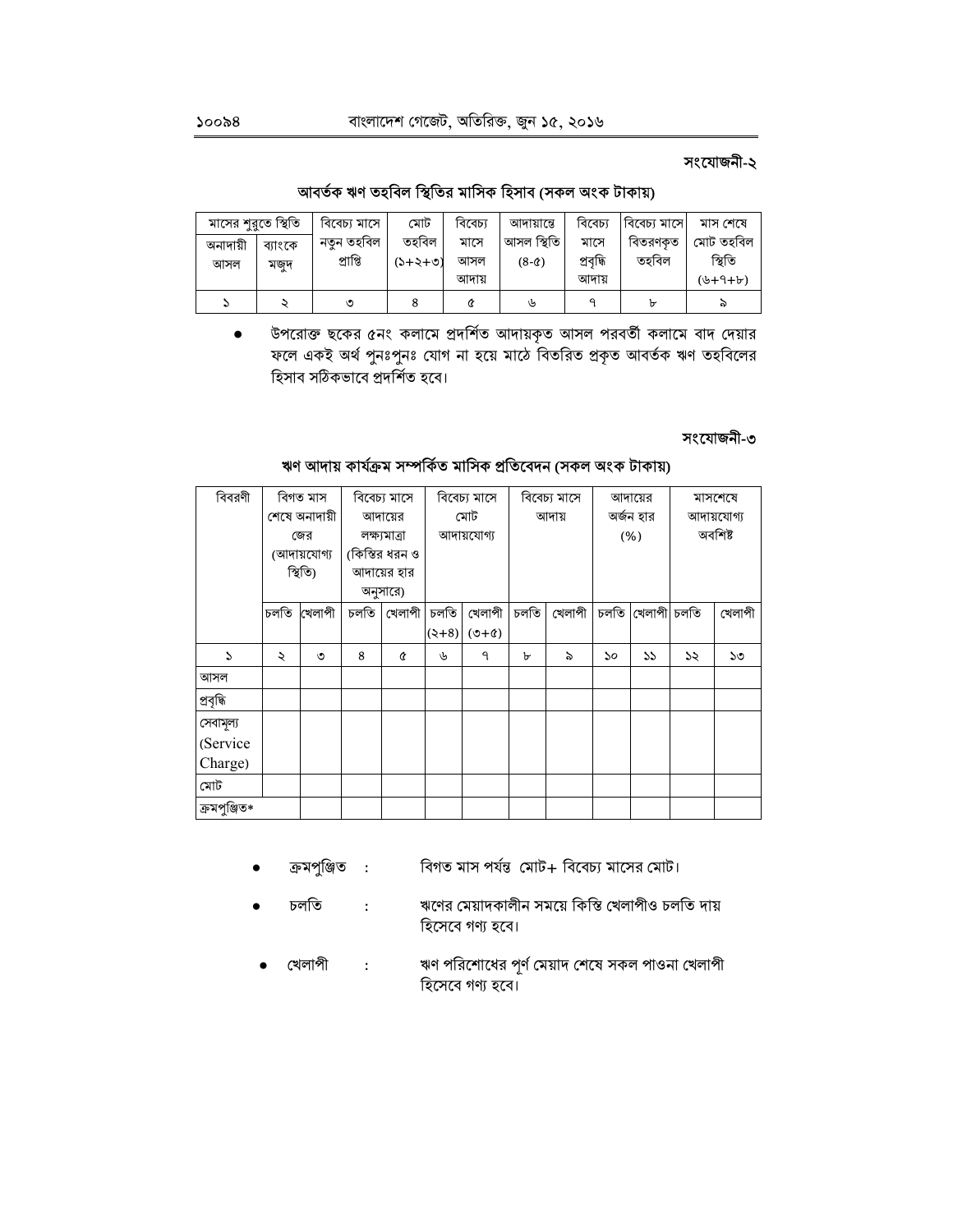# ঋণদাতা প্রতিষ্ঠান কর্তৃক নিজস্ব অভ্যন্তরীণ নিরীক্ষার ক্ষেত্রে অনুসরণীয় কার্যপরিধি (Terms of Reference-TOR)

ঋণদাতা প্রতিষ্ঠানের অভ্যন্তরীণ নিরীক্ষা বিভাগ ক্ষুদ্র ঋণ পরিচালনাকারী প্রতিটি শাখা/অঞ্চলের কার্যক্রম বৎসরে কমপক্ষে একবার নিরীক্ষা করবে। নিরীক্ষা সম্পন্ন হবার দুই সপ্তাহের মধ্যে নিরীক্ষা প্রতিবেদন প্রয়োজনীয় সুপারিশ ও সমস্যাসমূহের সম্ভাব্য প্রতিকারমূলক ব্যবস্থার প্রস্তাব সংস্থাসমূহের প্রধান নির্বাহী বরাবর উপস্থাপন করতে হবে। নিরীক্ষাকালে নিরীক্ষকদল (ক) ব্যবস্থাপনা প্রতিবেদন, (খ) নিরীক্ষা প্রতিবেদন ও হিসাব এবং (গ) মাঠ পরিদর্শন প্রতিবেদন শীর্ষক তিনটি বিষয়ে নিরীক্ষা প্রতিবেদন প্রণয়ন করবে।

# (ক) ব্যবস্থাপনা প্ৰতিবেদনে অনুসন্ধেয় বিষয়:

ব্যবস্থাপনা প্রতিবেদনে ক্ষুদ্রঋণ অঞ্চলের নিম্নলিখিত পর্যবেক্ষণ ও নিরীক্ষা উপাত্তসমূহ অন্তর্ভুক্ত থাকবে:--

- (১) হিসাবরক্ষণ পদ্ধতি।
- (২) আইন প্রণয়নকারী কর্তৃপক্ষের পরামর্শ মোতাবেক হিসাবের বহিসমূহ এবং এমআইএস (MIS) সঠিকভাবে সংরক্ষণ করা হচ্ছে কি-না।
- (৩) উৎসওয়ারী গৃহীত তহবিলের ব্যবহার:

ব্যবহৃত তহবিলের বিশ্লেষণের সংক্ষিপ্তসার, বিভিন্ন উৎস থেকে মঞ্জুরীকৃত ঋণ এবং নিরীক্ষায় প্রাপ্ত ভুল ও অনিয়ম বিশ্লেষণ।

### ঋণস্থিতি সংক্ষিপ্তসার বিশ্লেষণ

- (৪) সদস্যদেরকে ঋণ বিতরণ ও সদস্যদের নিকট থেকে ঋণ আদায় পদ্ধতি এবং এতদসংশ্লিষ্ট নথিপত্রের রক্ষণাবেক্ষণ, ঋণ আদায় হার, বকেয়া অবস্থা ইত্যাদি। এ সংশ্লিষ্ট বিষয়ে কোন অসংগতি থাকলে তা নিরীক্ষা প্রতিবেদনে তুলে ধরতে হবে।
- (৫) বিভিন্ন উৎস থেকে প্রাপ্ত বিভিন্ন তহবিলের ঋণ কার্যক্রম ব্যবস্থাপনায় অভ্যন্তরীণ নিয়ন্ত্রণ ব্যবস্থা। অভ্যন্তরীণ নিয়ন্ত্রণ ব্যবস্থা পর্যালোচনাকালীন সময়ে সংস্থাসমূহের সাংগঠনিক কাঠামো, পরিমিত ব্যয় কাঠামো ও আর্থিক ব্যবস্থাপনা পদ্ধতিও বিবেচনা করা হবে।
- (৬) দলীয় সদস্যদের সঞ্চয় পদ্ধতি ও সঞ্চয় ব্যবস্থাপনা।
- (৭) তহবিল ব্যবস্থাপনা উন্নয়নের পরামর্শ প্রদান।
- (৮) ক্ষুদ্রঋণ অঞ্চলের ব্যবস্থাপনাগত বিভিন্ন বিষয়ে এবং প্রাতিষ্ঠানিক সবল ও দুর্বল দিকসমূহের ওপর প্রতিবেদন প্রদান।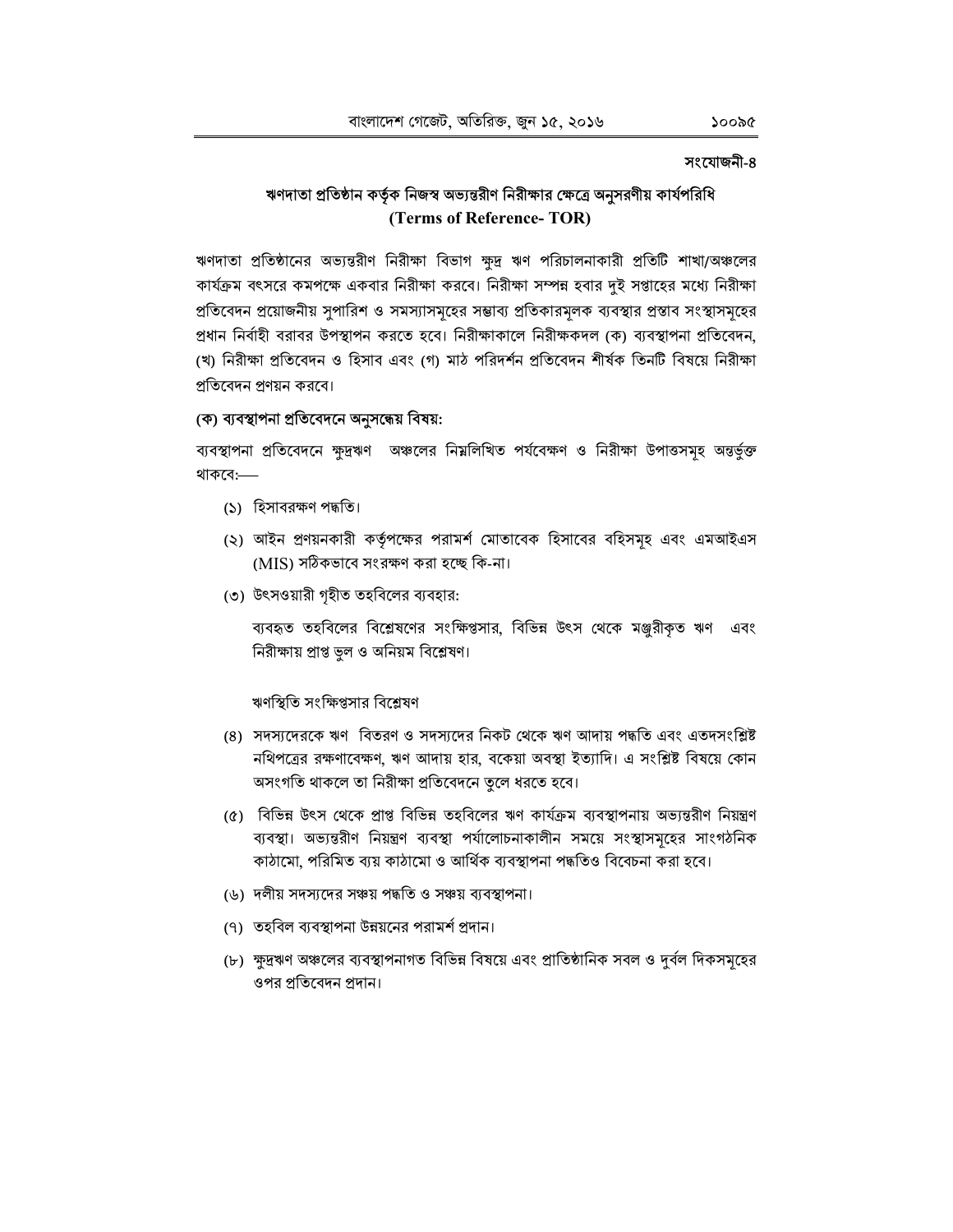#### (খ) নিরীক্ষা প্রতিবেদন ও হিসাবে অনুসন্ধেয় বিষয়:

ক্ষুদ্রঋণ অঞ্চলভিত্তিক নিরীক্ষা প্রতিবেদন ও হিসাব সংশ্লিষ্ট বিষয়ে সংস্থাসমূহের আর্থিক ব্যবস্থাপনার বিস্তারিত চিত্র তুলে ধরতে হবে। নিরীক্ষার সুনির্দিষ্ট কার্যাবলীসমূহ নিম্নরূপ :

- (১) ক্ষুদ্রঋণের জন্য বিভিন্ন উৎস থেকে গৃহীত তহবিল এবং দলীয় সদস্যদের সঞ্চয়ের সুষ্ঠু হিসাব সংরক্ষণ করছে কি-না তা পরীক্ষণ।
- (২) উৎসওয়ারী গৃহীত ঋণ ও বিভিন্ন উৎসকে ফেরৎ প্রদানকৃত ঋণ এবং ঋণদাতা সংস্থা ও ঋণ অঞ্চলসমূহের মধ্যে যে কোন লেনদেন সুষ্ঠুভাবে সম্পন্ন ও হিসাবভুক্ত হয়েছে কি-না তা পরীক্ষণ।
- (৩) দলীয় সদস্যদের নিকট থেকে গৃহীত সঞ্চয় ও সদস্যদের সঞ্চয় ফেরৎ এবং সদস্য ও ঋণদাতা এর মধ্যে যেকোন লেনদেন সুষ্ঠুভাবে সম্পন্ন ও হিসাবভুক্ত হয়েছে কি-না তা পরীক্ষণ।
- (৪) ঋণদাতা প্রতিষ্ঠানসমূহের প্রধান কার্যালয় থেকে ঋণ অঞ্চলে তহবিল স্থানান্তর এবং ঋণ অঞ্চল থেকে প্রধান কার্যালয়ে তহবিল স্থানান্তর সংক্রান্ত বিষয়ে সুষ্ঠুভাবে হিসাবভুক্ত হয়েছে কি-না তা পরীক্ষণ।
- (৫) বিভিন্ন ঋণদাতা সংস্থার সাথে ঋণ অঞ্চলসমূহের সম্পাদিত ঋণ চুক্তির শর্ত মোতাবেক সংস্থাসমূহ গৃহীত ঋণ সুষ্ঠুভাবে ব্যবহার করছে কি-না তা পরীক্ষণ।
- (৬) আইন প্রণয়নকারী কর্তৃপক্ষের পরামর্শ মোতাবেক ঋণদাতা প্রতিষ্ঠানসমূহ দলীয় সদস্যদের সঞ্চয় ঠিকভাবে ব্যবহার করছে কি-না তা পরীক্ষণ।
- (৭) সদস্যদেরকে প্রত্যেকটি ঋণ বিতরণের পূর্বে যথার্থ আনুষ্ঠানিকতা পালন করছে কি-না তা পরীক্ষা করা।
- (৮) উপরে উল্লিখিত বিষয়সমূহ ব্যতীত অন্য যে-কোন ধরনের আর্থিক লেনদেন সুষ্ঠুভাবে সম্পন্ন ও হিসাবভুক্ত হয়েছে কি-না তা পরীক্ষণ।
- (৯) সংস্থার গঠনতন্ত্রের বিরোধী অথবা সংশ্লিষ্ট আইনের পরিপন্থী কোন লেনদেন সংগঠিত হয়েছে কি-না তা পরীক্ষা করা।
- (১০) ক্ষুদ্রঋণ কার্যক্রম হতে প্রাপ্ত সার্ভিস চার্জের ব্যবহারের ধরন পরীক্ষণ।
- (১১) উদ্বৃত্ত তহবিল ব্যবহার করে বা অন্য যেকোনভাবে অর্জিত স্থায়ী সম্পত্তির প্রকৃত অস্তিত্ব যাচাই করা ।
- (১২) বিভিন্ন উৎস থেকে গৃহীত ঋণ দ্বারা ঋণ কার্যক্রম পরিচালনায় লিপ্ত ঋণ গ্রহীতাদের উৎসওয়ারী ঋণ পরিশোধের অবস্থা পরীক্ষা করা।
- (১৩) ঋণ গ্রহীতা কর্তৃক উৎসওয়ারী ফেরৎ প্রদানকৃত ঋণের অবস্থা পরীক্ষণ।
- (১৪) আইন প্রণয়নকারী কর্তৃপক্ষ ও অন্যান্য কর্তৃপক্ষকে সরবরাহকৃত আর্থিক ও অন্যান্য প্রতিবেদনসমূহের সঠিকতা পরীক্ষণ।
- (১৫) ঋণ গ্রহীতা কর্তৃক সঞ্চিতি সঠিকভাবে নির্ণয় ও হিসাবভুক্ত হয়েছে কি-না তা পরীক্ষা করা।
- (১৬) ঋণদাতা প্রতিষ্ঠান কর্তৃক সংরক্ষিত ঋণের সাবসিডিয়ারী লেজার ও আদায় শীটের সাথে সদস্যদের পাশবহির ঋণ নিশ্চিতকরণ।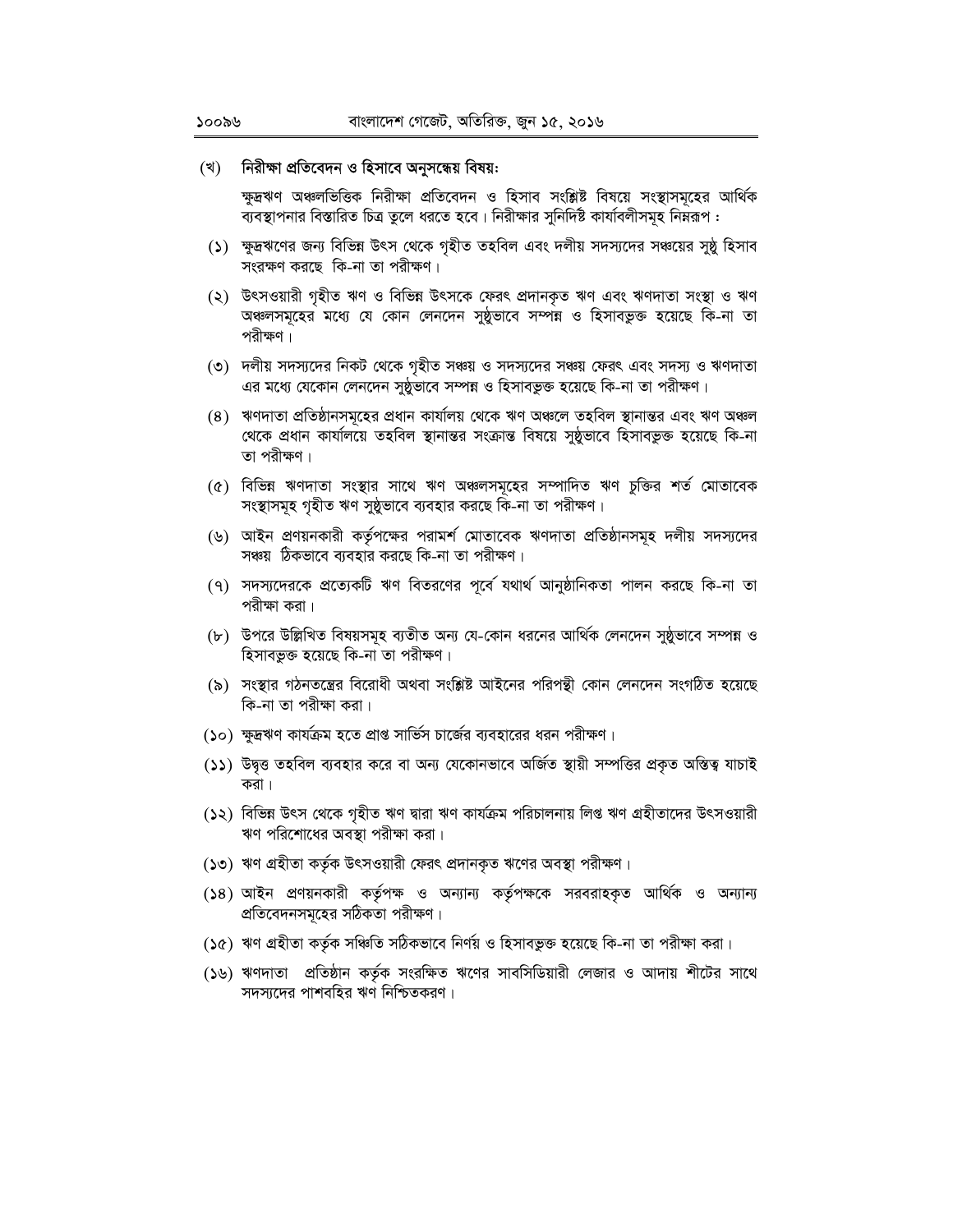- (১৭) ঋণদাতা প্রতিষ্ঠানের সংশ্লিষ্ট কর্মকর্তাদের প্রস্তুতকৃত সাপ্তাহিক ও মাসিক প্রতিবেদন পরীক্ষণ।
- (১৮) ছোটখাট খুচরা খরচ ব্যতীত অন্যান্য খরচের লেনদেনসমূহ ব্যাংকের মাধ্যমে সংগঠিত হয়েছে কি-না তা পরীক্ষা করা।
- (১৯) প্রতিবেদন রিকনসিলিয়েশন। ঋণদাতা প্রতিষ্ঠানের সংরক্ষিত ক্যাশ বহির সাথে ব্যাংক
- (২০) প্রত্যেক নিরীক্ষা শুরু হবার দিনে ঋণদাতা প্রতিষ্ঠানের নগদ উদ্বৃত্তের বাস্তব অস্তিত্ব যাচাই করা।
- (২১) উৎসওয়ারী গৃহীত মূল ঋণ মূলধনী ব্যয় খাতে ব্যবহার করছে কি-না তা পরীক্ষণ।
- (২২) ঋণদাতা সংস্থাসমূহের মাঠকর্মীগণ ঋণগ্রহীতাদের নিকট থেকে দৈনিক আদায়কৃত টাকা যথাবিধি মোতাবেক সংস্থাসমূহের ব্যাংক/ডাকঘর হিসাবে জমা করা হয়েছে কি-না তা পরীক্ষা করা।
- (২৩) ঋণদাতা প্রতিষ্ঠানের অফিস ও মাঠকর্মীদের হাতে নগদ অর্থের পরিমাণ পরীক্ষা করা।
- (২৪) নগদান বহি, জেনারেল লেজার, সাবসিডিয়ারী লেজার, চুক্তিপত্র, মাস্টাররোল ও ভাউচারের সাথে ঋণ বিতরণ ক্রস চেক করা।
- (২৫) জেনারেল লেজার, সাবসিডিয়ারী লেজার, কালেকশন শীট ও সাপ্তাহিক প্রতিবেদনের ঋণস্থিতির ক্রস চেক করা।
- (২৬) আইন প্রণয়নকারী কর্তৃপক্ষ, ঋণদাতা প্রতিষ্ঠান ও এর সদস্যদের স্বার্থ পরিপন্থী কোন লেনদেন সংঘটিত হয়েছে কি-না তা পরীক্ষা করা।
- (২৭) সকল প্রকার প্রদানের/সমন্বয়ের জন্যে বিল বা ভাউচারসমূহে যথাযথ কর্তৃপক্ষের অনুমোদন কি-না এবং সকল প্রকার ব্যয়সমূহ সংশ্লিষ্ট খাতের নির্ধারিত বরাদ্দ অনুযায়ী হয়েছে কি-না তা পরীক্ষা করা।
- (২৮) নিরীক্ষা শুরুর পূর্ববর্তী দিন পর্যন্ত সংস্থাসমূহের ক্রমপুঞ্জিত আগম-নির্গম প্রতিবেদন প্রণয়ন করা এবং তা নিরীক্ষা প্রতিবেদনে উপস্থাপন করা।
- (২৯) দুর্যোগ ব্যবস্থাপনা তহবিলের যথাযথ ব্যবহার পরীক্ষণ।
- (৩০) ঋণদানকারী প্রতিষ্ঠানসমূহের অভ্যন্তরীণ নিরীক্ষা বিভাগ কর্তৃক বিগত নিরীক্ষায় প্রদত্ত পর্যবেক্ষণের আলোকে প্রদত্ত পরামর্শ বাস্তবায়নের বিষয় পরীক্ষা।
- (৩১) বিভিন্ন দাতা সংস্থা থেকে গৃহীত প্রাতিষ্ঠানিক উন্নয়ন তহবিলের ব্যবহার পরীক্ষণ।

## মাঠ পরিদর্শন প্রতিবেদনে অনুসন্ধেয় বিষয় :

ভূয়া অথবা বেনামী ঋণ বিতরণ, ঋণ ও সঞ্চয় আদায়ের অনিয়মিত হিসাবভুক্তকরণ সম্পর্কে  $(5)$ প্রতিবেদন প্রণয়ন।

(২) সংশ্লিষ্ট কর্তৃপক্ষের নির্দেশনা অনুযায়ী সমিতিতে ঋণ বিতরণ ও সমিতি থেকে ঋণ আদায় হচ্ছে কি-না তা দৈবচয়নের ভিত্তিতে পরীক্ষা করা।

(৩) বিস্তারিত প্রতিবেদন প্রণয়নের লক্ষ্যে দৈবচয়নের ভিত্তিতে পরীক্ষণ ব্যতীত ও কমপক্ষে দুইটি সমস্যাগ্রস্ত সমিতি/দল চিহ্নিত করে তা পরীক্ষণ।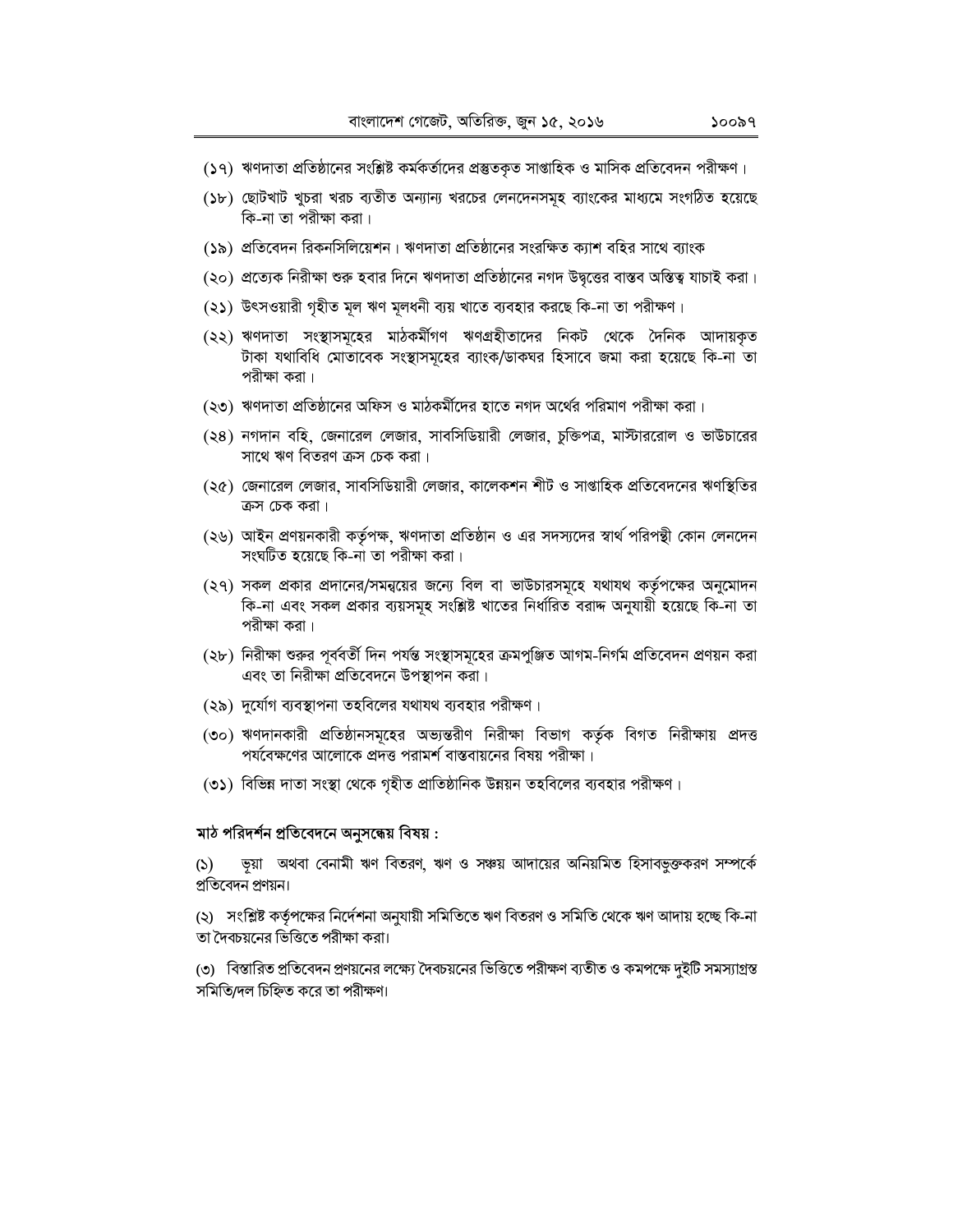# ক্ষুদ্র ঋণদাতা প্রতিষ্ঠানে বেসরকারি বহি: নিরীক্ষা/বিধিবদ্ধ নিরীক্ষার ক্ষেত্রে অনুসরণীয় কার্যপরিধি (Terms of Reference-TOR)

বহি: নিরীক্ষার প্রধান উদ্দেশ্য হবে ক্ষুদ্র অর্থায়নকারী প্রতিষ্ঠান কর্তৃক ক্ষুদ্রঋণ কার্যক্রমের জন্য উৎসওয়ারী গৃহীত অর্থের সঠিক ব্যবহার নিশ্চিত করা। ঋণদাতা প্রতিষ্ঠানসমূহ তাদের হিসাবপত্র সুষ্ঠভাবে রাখছে কি-না এবং অনুসরণকৃত হিসাবরক্ষণ পদ্ধতি পরিষ্কার ও স্বচ্ছ কি-না, তাছাড়া উৎস কর্তৃক প্রদত্ত সমুদয় ঋণের আসল বা এর অংশ বিশেষ যে জন্য প্রদান করা হয়েছে তার যথাযথ ব্যবহার হয়েছে কি-না সে বিষয়ে প্রত্যয়ন করা। নিরীক্ষা কার্য জাতীয় ও আন্তর্জাতিক নিরীক্ষা মান (International Standard on Auditing or relevant National Standards) অনুসারে সম্পাদন করতে হবে।

#### ১। নিরীক্ষার আওতা (Scope Audit):

- উৎসওয়ারী প্রাপ্ত তহবিলের জন্য যথাযথ হিসাব বহিসমহ সংরক্ষণ করছে কি-না এবং আইন  $(i)$ প্রণয়নকারী কর্তৃপক্ষ কিংবা অর্থলয়ী প্রতিষ্ঠান কর্তৃক সরবরাহকৃত হিসাব সংরক্ষণ ম্যানুয়েল ও বিভিন্ন সময়ে প্রদত্ত নীতি ও নিয়মাবলী যথাযথভাবে অনুসরণ করছে কি-না তা পরীক্ষা করা।
- $(ii)$ ক্ষুদ্রঋণ কার্যক্রমের বিভিন্ন উপাদান (Components)- এর আওতায় যেমন- নগর ঋণ, পল্লী ঋণ, ক্ষুদ্র উদ্যোক্তা ও হতদরিদ্রদের (Urban Credit, Rural Credit, Micro Enterprises, Hardcore Poor) জন্য প্রাপ্ত তহবিল প্রযোজ্য ক্ষেত্রে লিপিবদ্ধকরণ করছে কি-না তা দেখা এবং নিরীক্ষক কর্তৃক সে অনুযায়ী পৃথকভাবে প্রতিবেদন প্রদান করা।
- বিভিন্ন উৎস থেকে তহবিল গ্রহণ ও পরিশোধ করা এবং বিভিন্ন ঋণদাতা সংস্থার সাথে অন্যান্য  $(iii)$ লেনদেন যথাযথভাবে সম্পাদন, ব্যবহার হিসাবভূক্ত করছে কি-না তা পরীক্ষা করা।
- সদস্যদের নিকট থেকে আদায়কৃত সঞ্চয় সঠিকভাবে হিসাবে লিপিবদ্ধ করা হয়েছে কি-না এবং  $(iv)$ ব্যাংকে জমা হয়েছে কি-না, তাছাড়া বিভিন্ন অর্থলয়ী সংস্থার সাথে সম্পাদিত চুক্তি ও নির্দেশনা অনুসারে প্রদেয় সুদ, সঞ্চয় আহরণ ও ফেরৎ প্রদান করা হয় কি-না তা পরীক্ষা করা।
- উপকারভোগীদের মধ্যে ঋণ বিতরণের পূর্বে ঋণ অনুমোদন, বিতরণ ও আদায় কমিটির সভাসহ  $(V)$ সকল আনুষ্ঠানিকতা যথাযথভাবে পালন করা হয় কি-না তা পরীক্ষামূলকভাবে যাচাই করা।
- গঠনতন্ত্র বা অন্য কোন ধরনের আইনের ধারার পরিপন্থী কোন প্রকার লেনদেন সংঘটিত হয়েছে  $(V<sup>i</sup>)$ কি- না তা পরীক্ষা করা।
- সেবামল্য উদ্বত্ত, বিভিন্ন উৎস থেকে প্রাপ্ত প্রাতিষ্ঠানিক উন্নয়ন (Institutional Development)  $(V<sup>ii</sup>)$ ঋণ বা অন্য কোন উৎস থেকে প্রাপ্ত অর্থ দ্বারা আহরণকৃত সম্পদের বাস্তব অস্তিত্ব আছে কি-না তা পরীক্ষা করা।
- $(VIII)$ ঋণী সদস্যগণ ঋণের সঠিক ব্যবহার করছে কি-না তা নমুনা স্বরূপ সরেজমিনে যাচাই করা।
- সকল প্রকার লেনদেন বিধি মোতাবেক ব্যাংকের/ডাকঘরের মাধ্যমে হচ্ছে কি-না তা পরীক্ষা করা।  $(X)$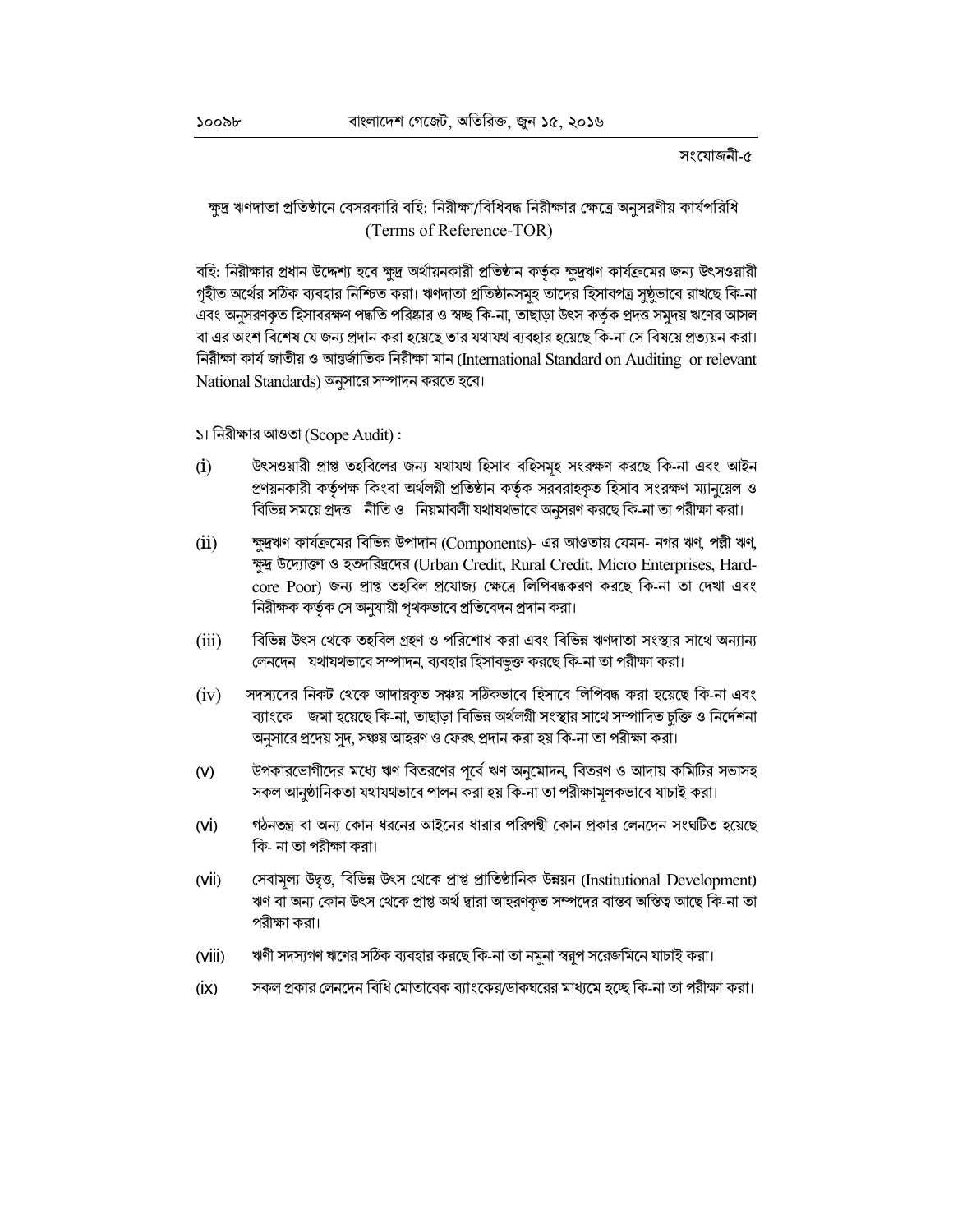- সদস্যদের নিকট থেকে আদায়কৃত ঋণ ও সঞ্চয়ের টাকা বিধি মোতাবেক যথাসময়ে ব্যাংকে/  $(X)$ ডাকঘরে জমা হচ্ছে কি-না তা পরীক্ষা করা।
- $(XI)$ আইন প্রণয়নকারী কর্তৃপক্ষের নির্দেশনা অনুযায়ী সদস্যদের নিকট থেকে আদায়কৃত সঞ্চয় সঠিকভাবে সদস্য পর্যায়ে, সমিতি পর্যায়ে লিপিবদ্ধ ও হিসাবভুক্ত করা হয়েছে কি-না তা পরীক্ষা করা।
- বিভিন্ন উৎস থেকে প্রাপ্ত তহবিলের ঋণ আদায়ের হার পরীক্ষা করা।  $(Xii)$
- আইন প্রণয়নকারী কর্তৃপক্ষের নির্দেশনা অনুযায়ী কু-ঋণ, সন্দেহজনক ঋণ ইত্যাদির জন্য  $(Xiii)$ সঠিক/যথাযথভাবে খাত (provision) নির্ণয় করে হিসাবভুক্ত করা হয়েছে কি-না তা পরীক্ষা করা।
- নিরীক্ষাকালে নগদ অর্থের বাস্তব পরিমাণ গণনা করে নগদান বহিতে সমাপনী মজুদের সঠিকতার  $(XIV)$ ছাড়পত্র দেয়া। বছর শেষে নগদ ব্যাংক মজুদ ব্যাংক বিবরণীর সাথে মিলিয়ে দেখা এবং সমাপনী ব্যাংক স্থিতির সাটিফিকেট সংগ্রহ করা।
- নিরীক্ষকগণ বিল/ভাউচার পরীক্ষা করে দেখবেন যে তা যথাযথ কর্তৃপক্ষের অনুমোদনের মাধ্যমে  $(XV)$ প্রদান করা হয়েছে কি-না, অনুমোদিত মূল্য অনুসারে ব্যয় হয়েছে কি-না এবং বাজেটভুক্ত আছে কি-না তা পরীক্ষা করা।
- $(XVi)$ নিরীক্ষাকালে যদি কোন তহবিল অলস পড়ে থাকে তার কারণ যাচাই করা এবং নিরীক্ষা প্রতিবেদনে এ বিষয়ে মন্তব্য করা।
- এমন কোন লেনদেন সংঘটিত হয়েছে কি-না যা আইন প্রণয়নকারী কর্তৃপক্ষ অথবা বিভিন্ন ঋণদাতা  $(XVii)$ গোষ্ঠী অথবা উপকারভোগী অথবা উক্ত সংস্থার স্বার্থ পরিপন্থী তা যাচাই করা।
- বছর শেষে বিভিন্ন ঋণদাতা সংস্থা, আইন প্রণয়নকারী কর্তৃপক্ষ ও অন্যান্য কর্তৃপক্ষকে প্রেরিত  $(XViii)$ আর্থিক প্রতিবেদন এবং বিবরণীর যথার্থতা যাচাই করা।
- $(X\dot{I}X)$ বিগত বছরের নিরীক্ষা আপত্তির ওপর প্রদানকৃত মতামতের পর্যালোচনা করা।

২। বিভিন্ন উৎস হতে অর্থায়নকৃত ঋণ কার্যক্রমের এবং নিজস্ব তহবিলের ঋণ কার্যক্রম, মাসিক তথ্য ব্যবস্থাপনা (MIS) এর পর্যাপ্ততা, অভ্যন্তরীণ নিয়ন্ত্রণ ব্যবস্থা, ঋণ শ্রেণিকরণ পর্যাপ্ততা, প্রভিশনের নীতি, ঋণ আদায় হারের পর্যাপ্ততা এবং বকেয়ার ত্রৈমাসিক প্রতিবেদনের ওপরে নিরীক্ষকগণ কর্তৃক সংস্থার প্রাধিকার মান (Protfolio Quality) অনুযায়ী নিরীক্ষা প্রতিবেদন প্রদান করা।

৩। বিভিন্ন অর্থলয়ী সংস্থা এবং ঋণদাতা প্রতিষ্ঠানের মধ্যে সম্পাদিত চুক্তির প্রতিশ্রুতি (Compliance): এর ওপর প্রত্যয়নপত্র ইস্য করা।

৪। অনুমোদিত কার্যক্রম মূল্যায়ন নির্দেশকের (Performance Indicator) মধ্যে সন্নিবেশিত আর্থিক 'অনুপাতগুলোর তুলনায় ঋণদাতা প্রতিষ্ঠানের সংশ্লিষ্ট আর্থিক অনুপাতগুলোর তুলনা করে মন্তব্য প্রদান করা।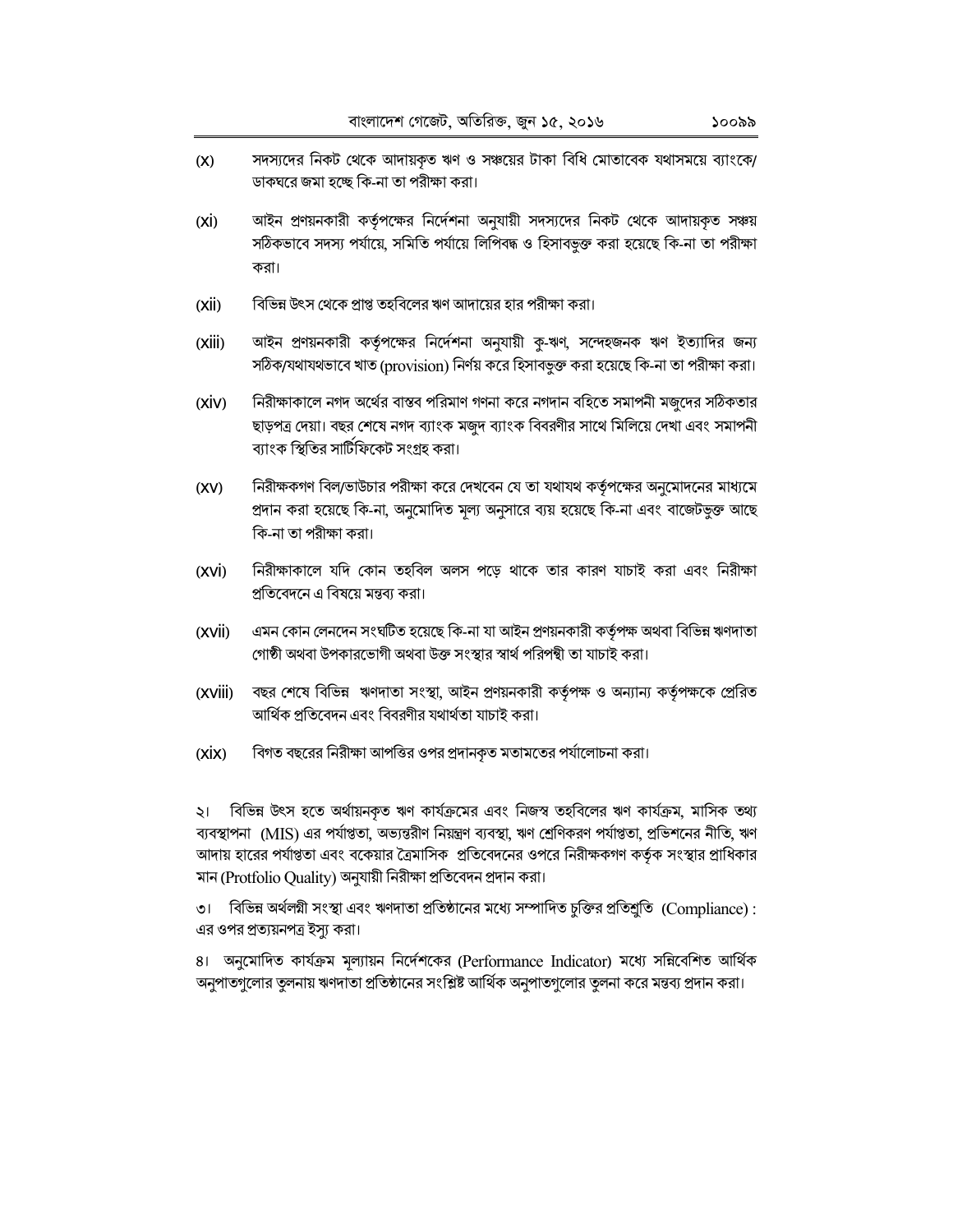৫। প্রতিবেদন এর মূল বিষয়সমূহ (Reporting Requirements) : নিরীক্ষকগণ কর্তৃক নিরীক্ষা অধ্যায়ের ওপর প্রস্তুতকৃত নিরীক্ষা প্রতিবেদন দু'টি অংশে ভাগ করে প্রস্তুত করবেন।

যথা:

- উৎসওয়ারী তহবিলের পর্যাপ্ত তথ্য সম্বলিত ক্ষুদ্রঋণ কার্যক্রমের ওপর নিরীক্ষা প্রতিবেদন A. এবং উপরে উল্লিখিত ১, ২ ও ৩ ক্রমিক অনুসারে হিসাব বিবরণী।
- **B.** ব্যবস্থাপনা প্ৰতিবেদন।

### $A$ . নিরীক্ষা প্রতিবেদন:

নিরীক্ষা প্রতিবেদনটি নিরীক্ষাধীন সংস্থায় ক্ষুদ্রঋণ কার্যক্রমের সার্বিক চিত্র তৃলে ধরবে। নিরীক্ষকগণ নিয়লিখিত বিষয়ে প্ৰতিবেদন দেবেন:

- (ক) আর্থিক বিবরণী যেমন উদ্বৃত্তপত্র, আয়-ব্যয় হিসাব, নগদ লেনদেনের তথ্য (Cash Flow Statement, Annexure-A (পরিশিষ্ট-এ) আকারে আলাদাভাবে), পাদটীকা, নিরীক্ষাকালীন সময়ের সকল লেনদেনের অন্তর্ভুক্তি ঘটেছে কি না এবং উপরোক্ত আর্থিক বিবরণী যথার্থতার সহিত করা হয়েছে কি-না এবং ইহা হিসাব বহির সাথে সামঞ্জস্যপূর্ণ কি-না;
- (খ) নিরীক্ষার আওতা ( Scope of Audit) এই শিরোনামে ক্রমিক নম্বর ১ এর (i) থেকে  $(xix)$ এবং ২ ও ৩ ক্রমিক পর্যন্ত অনুসন্ধেয় বিষয়ে প্রাপ্ত তথ্যসমূহ;
- (গ) স্থায়ী সম্পত্তির একটি তালিকা (Annexure-B (**পরিশিষ্ট–বি)** আকারে আলাদাভাবে)।

#### $B.$  যাবস্থাপনা প্ৰতিবেদন :

নিরীক্ষাধীন সংস্থার নিয়লিখিত বিষয়গুলো ব্যবস্থাপনা প্রতিবেদনে অন্তর্ভুক্ত করতে হবে:

- $(i)$  হিসাবরক্ষণ পদ্ধতি;
- $(\textrm{i}$   $\,$  ) আইন প্রণয়নকারী কর্তৃপক্ষ কর্তৃক পরামর্শকৃত হিসাব বহি সংরক্ষণের যথার্থতা;
- (iii) বিভিন্ন উৎস থেকে গৃহীত ঋণ তহবিল লক্ষ্যভুক্ত জনগোষ্ঠীর মধ্যে সঠিকভাবে ঋণের মাধ্যমে বিতরণ করা হয়েছে কি-না;
- (iv) অব্যবহৃত তহবিল ও মঞ্জুরীকৃত ঋণের সারসংক্ষেপ ব্যাখ্যা এবং ভুলব্রুটি যা নিরীক্ষায় পাওয়া গেছে তার বিশ্লেষণ;
- $(v)$  উপকারভোগীদের মধ্যে ঋণ বিতরণ এবং তাদের কাছ থেকে ঋণ আদায়ের পদ্ধতি, প্রক্রিয়া এবং দলিলপত্র যাচাই করা;
- $(vi)$  উপকারভোগীদের নিকট প্রাপ্য ঋণের সারসংক্ষেপ বিশ্লেষণ;
- (víí) কার্যক্রমের বিশেষ করে ঋণ কার্যক্রম ব্যবস্থাপনার অভ্যন্তরীণ নিয়ন্ত্রণ ব্যবস্থা;
- $(viii)$  নিরীক্ষাকালীন সময়ের সর্বশেষ তারিখের ঋণ কার্যক্রমের বরাদ্দ ভিত্তিক বিশ্লেষণ;